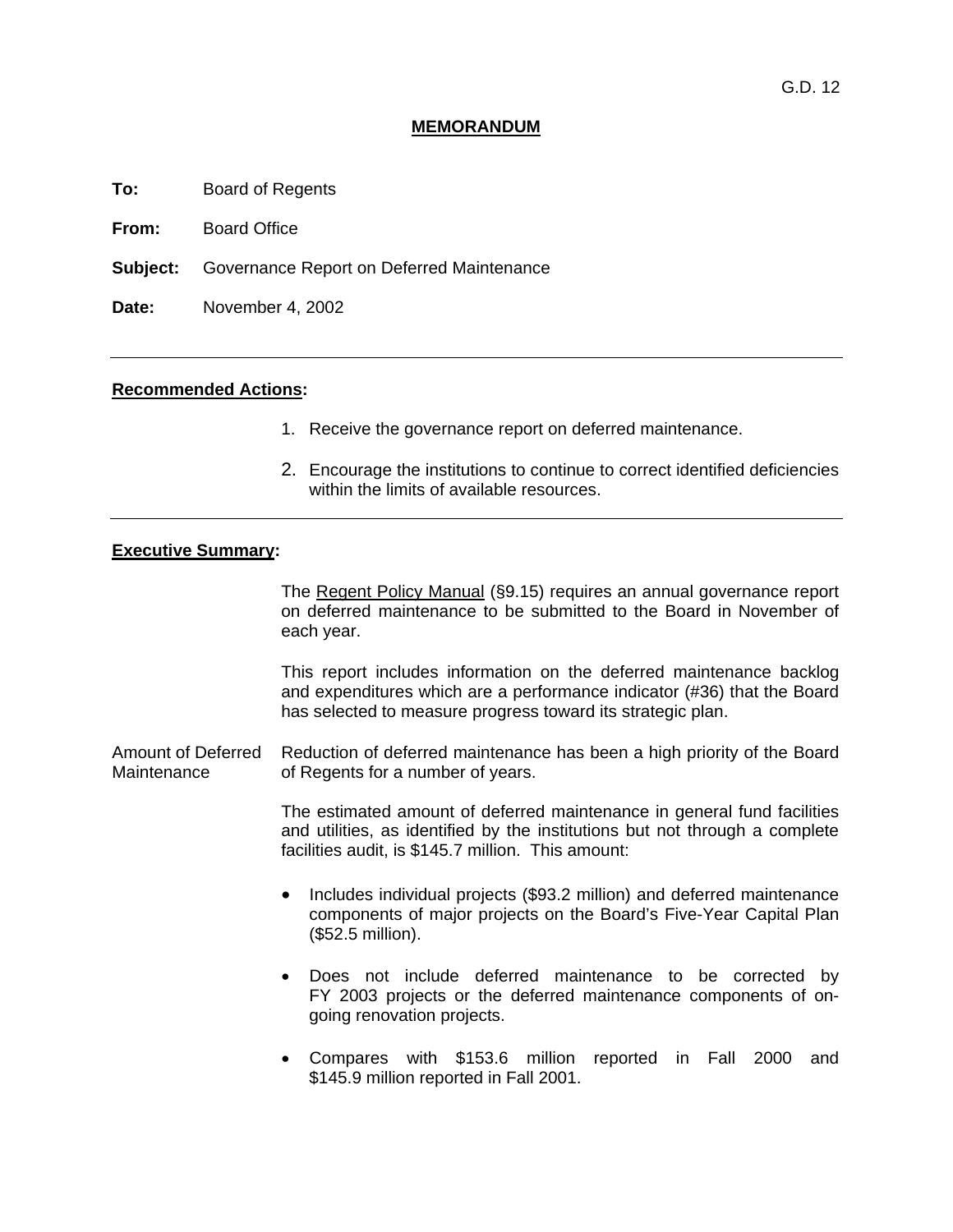- Represents less than 5% of the \$3.5 billion estimated, current replacement value of general education, general fund facilities and utility systems at the Regent institutions.
- Recent Efforts During recent years, the institutions have made major efforts to correct deferred maintenance.
	- From FY 1993 (the first year in which data were collected) through FY 2002, deferred maintenance projects totaling \$113.6 million were completed by the Regent institutions in general fund buildings and utilities; projects planned for or continued in FY 2003 total \$13.8 million. (See Table 1, page 14.)

 From FY 1993 through FY 2002 renovation projects totaling \$80.9 million corrected significant amounts of deferred maintenance, as outlined on Table 1; planned or ongoing renovation projects which are correcting significant amounts of deferred maintenance total \$68.7 million.

Building Repair Budgets Deferred maintenance continues even though significant sums of money have been expended to reduce it. Adequate funding in the operating budgets for building renewal (repair) is a critical factor in reducing current deferred maintenance and minimizing future deferred maintenance.

> Of the \$113.6 million in deferred maintenance individual projects completed between FY 1993 and FY 2002, building repair (renewal) funds provided more than one-half of the total dollars (\$58.6 million).

- Reductions in building repair funds are likely to have an adverse impact on the ability of the institutions to address deferred maintenance needs.
- Due to significant budget reductions, Regent general education, operating budget building repair expenditures declined, in total, from a high of \$20.3 million in FY 2000 to \$11.5 million in FY 2002, a decline of 43.3%. (See Table 2, page 15.)
- FY 2003 general education building repair budgets total \$13.6 million and range from .06% to .59% of the replacement value of the institution's general fund facilities; at a minimum, building repair budgets should equal 1% of the replacement value.
	- An additional \$15.2 million would be needed if the budgets, in total, were to equal 1% of the replacement value.
- Capital Funding Significant reductions in state operating appropriations have resulted in institutional reductions in the operating budget line "building repair," which is used for ongoing repairs, correction of deferred maintenance items and fire safety improvements.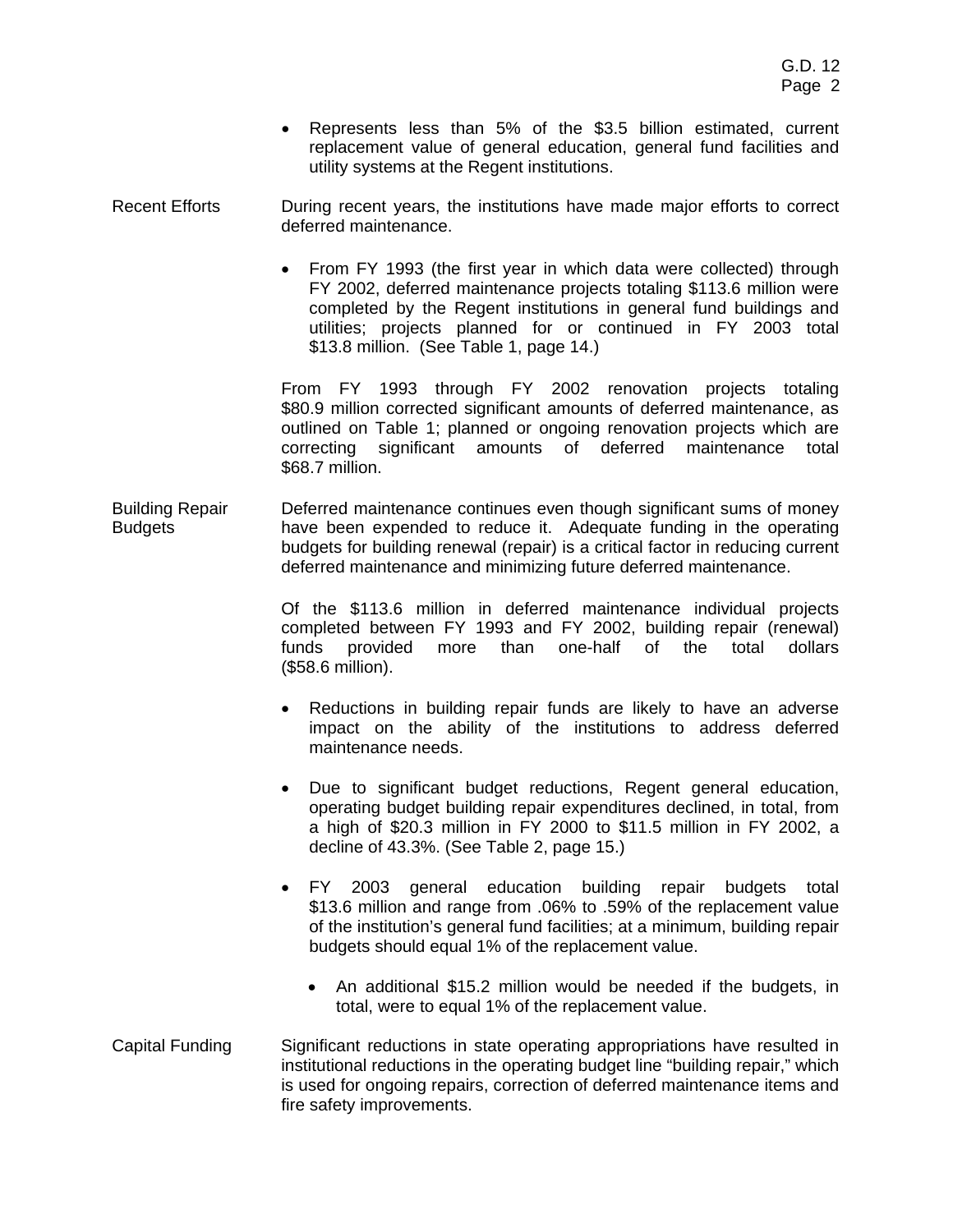Consequently, the Board Office recommended and the Board approved funding for correction of deferred maintenance and fire and environmental safety deficiencies as the number one priority in the FY 2004 capital budget request. The requested amount is \$14.9 million.

## **Strategic Plan:**

Key Result Area 4.0.0.0 of the Board's Strategic Plan: Meet the objectives of the Board and institutional strategic plans and provide effective stewardship of the institutions' state, federal and private resources.

Objective 4.3.0.0: Maintain and acquire physical facilities and equipment to meet stewardship responsibilities and changing institutional needs resulting from annual goal-setting and monitoring.

Correction of deferred maintenance is also addressed directly or indirectly in each institution's strategic plan.

## **Background:**

The first deferred maintenance report was presented to the Board at its December 1988 meeting. Reports have been made on an annual basis since that time.

Common Definition For a number of years, the institutions and Board Office have used the following common definition:

> Deferred maintenance is the repair or replacement of all, or a part of, an existing capital asset that was not repaired or replaced at the appropriate time because of a lack of funds.

- Deferred maintenance is dependent upon time. Replacement of a building or infrastructure system or component when it should be replaced is building renewal, not deferred maintenance.
- Deferred maintenance is sometimes referred to as "capital renewal backlog."

Causes Deferred maintenance results from inaction on:

- Normal maintenance, including planned and preventive maintenance, and
- Renewal and replacement projects.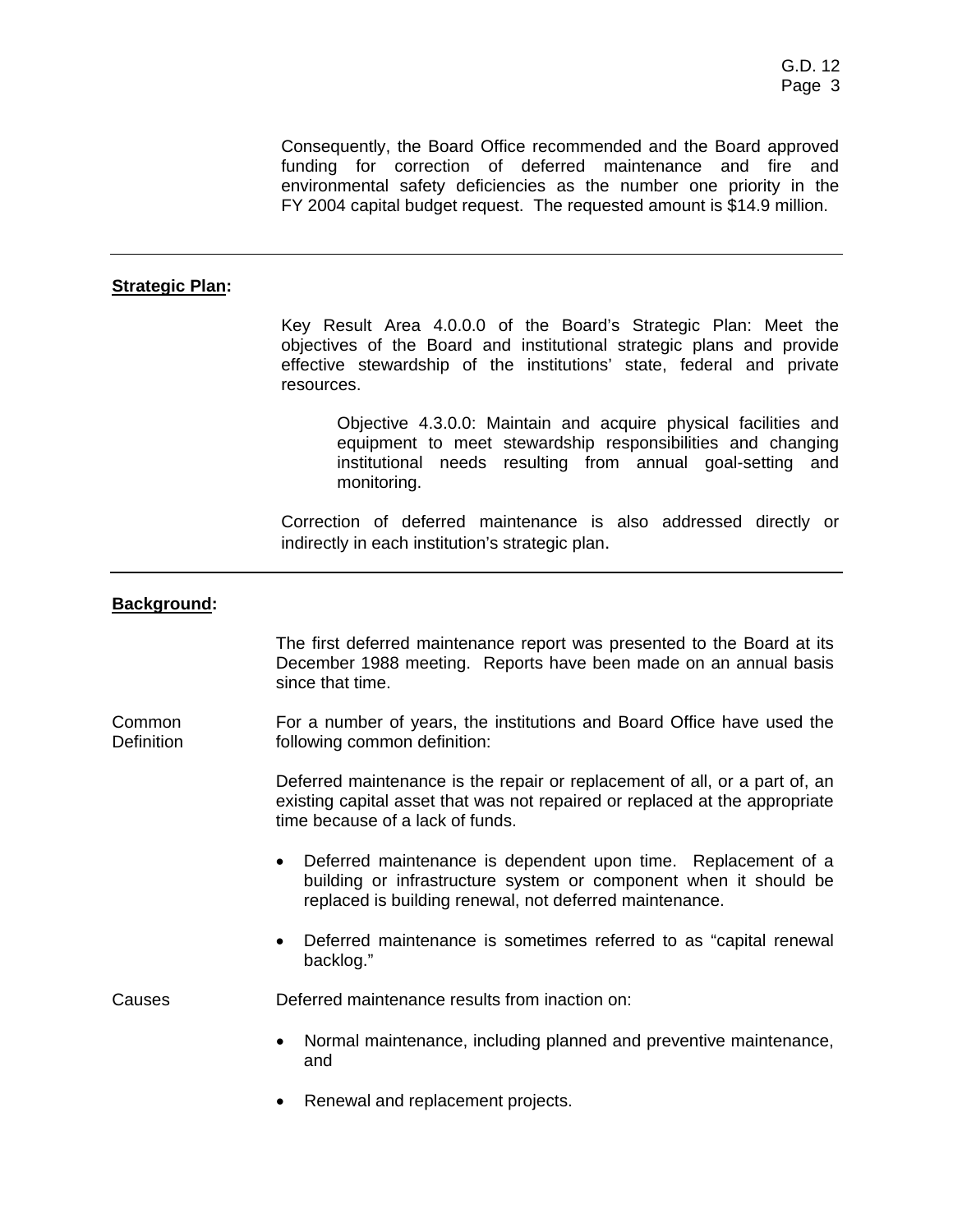Adequate funding of regular maintenance can significantly extend the useful lives of facilities and their components. Adequate funding of building renewal is also needed to replace building components.

Focus of Report This report focuses on the correction of deferred maintenance items in general fund facilities and utility systems. The next largest component of university total space is the residence systems, which total approximately seven million gross square feet, with an estimated replacement value of \$1.2 billion. Deferred maintenance in the systems is addressed in the Residence System governance reports. The University of Iowa Hospitals and Clinics continues to report that there is no deferred maintenance in its 3.4 million gross square feet of facilities.

National Problem in Higher **Education** The largest percentage of higher education infrastructure (buildings, utility systems, roads, sidewalks etc.) in the United States, as well as Iowa, was built during the 1960s and 1970s.

> • These facilities are aging and many of their component systems have reached the end of their design life or have become obsolete.

> Deferred maintenance in higher education is a national problem and is partially the result of that building boom.

> A 1995 study by the Association of Higher Education Facilities Officers, the National Association of College and University Business Officers, and Sallie Mae, which was reported in A Foundation to Uphold, estimated \$26 billion in total costs to eliminate accumulated deferred maintenance in American higher education.

- Urgent needs (conditions which, if not attended to in the next year, will further deteriorate and become more costly to remedy in the future) were estimated at \$5.7 billion.
- At the time the study was completed, the average public research university spent \$2.3 million annually on deferred maintenance against a deferred maintenance backlog of approximately \$64 million.
- Institutional Efforts The Regent institutions have made major efforts to correct deferred maintenance over the last several years and have received significant state assistance, with funding from proceeds of the sales of Academic Building Revenue Bonds, operating budget building renewal (repair) funds, capital appropriations, and other funds. Table 1 (page 14) provides a summary of the expenditures and funding sources.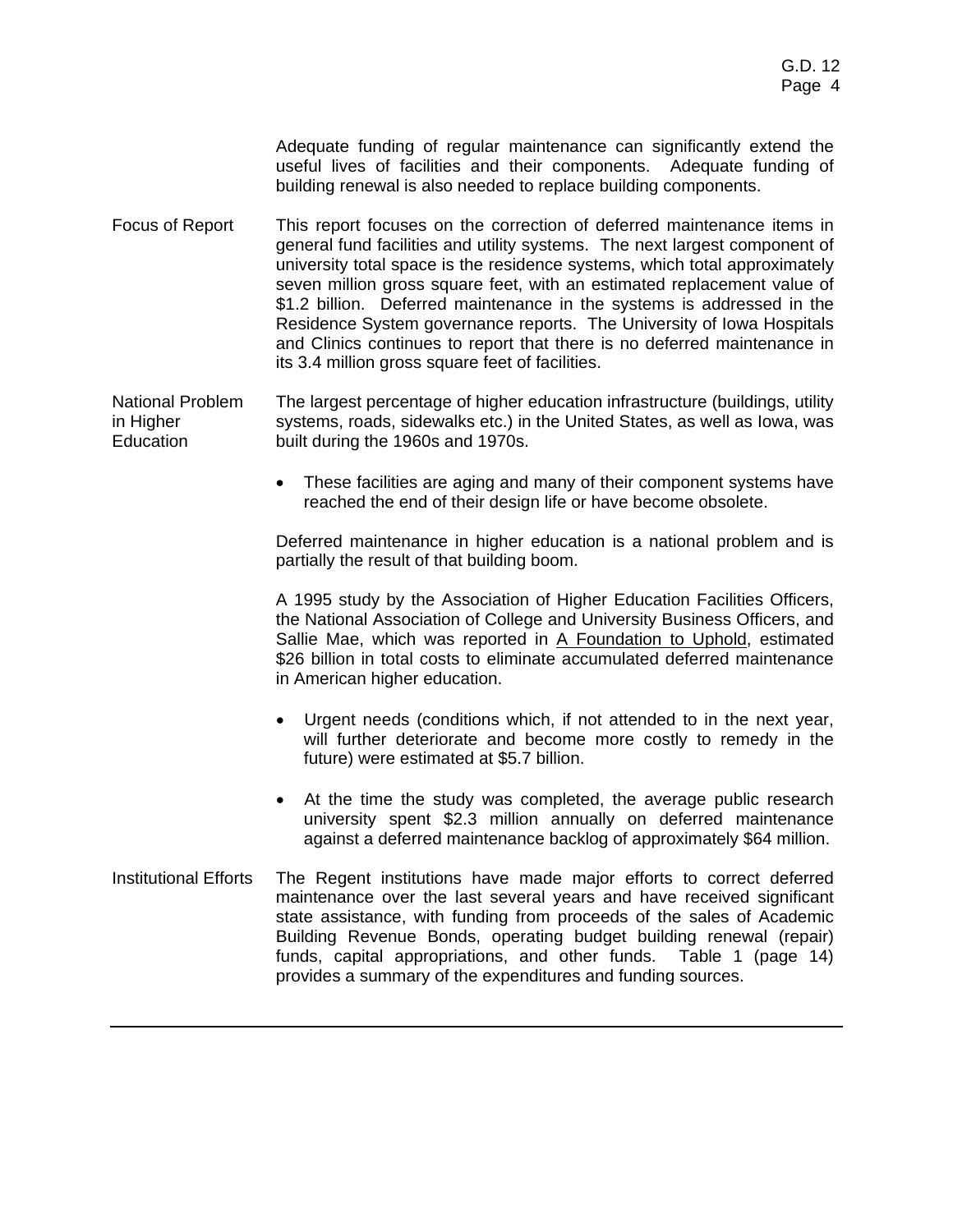## **Analysis:**

Reporting **Mechanism** This report represents the third year that the institutions used a consistent format to present deferred maintenance.

> The reporting mechanism is designed to take the prior year listing of projects, deduct those accomplished during the prior year, and add newly identified ones; the adjusted list forms the base for the current fiscal year.

> Deferred maintenance is categorized into work to be accomplished in the current year, work included in ongoing renovation projects, and deferred maintenance projects which would be incorporated into the major renovation projects in the Board-approved Five-Year Capital Plan (FY 2004 - FY 2008) for state funding. The remaining deferred maintenance items become the individual projects which will require future funding.

> This reporting mechanism provides a systematic method for reporting deferred maintenance projects and permits progress to be tracked from year to year.

Identification and Prioritization The institutions have in place processes for identifying and prioritizing deferred maintenance items. A summary of the information provided on the processes is included in Appendix A.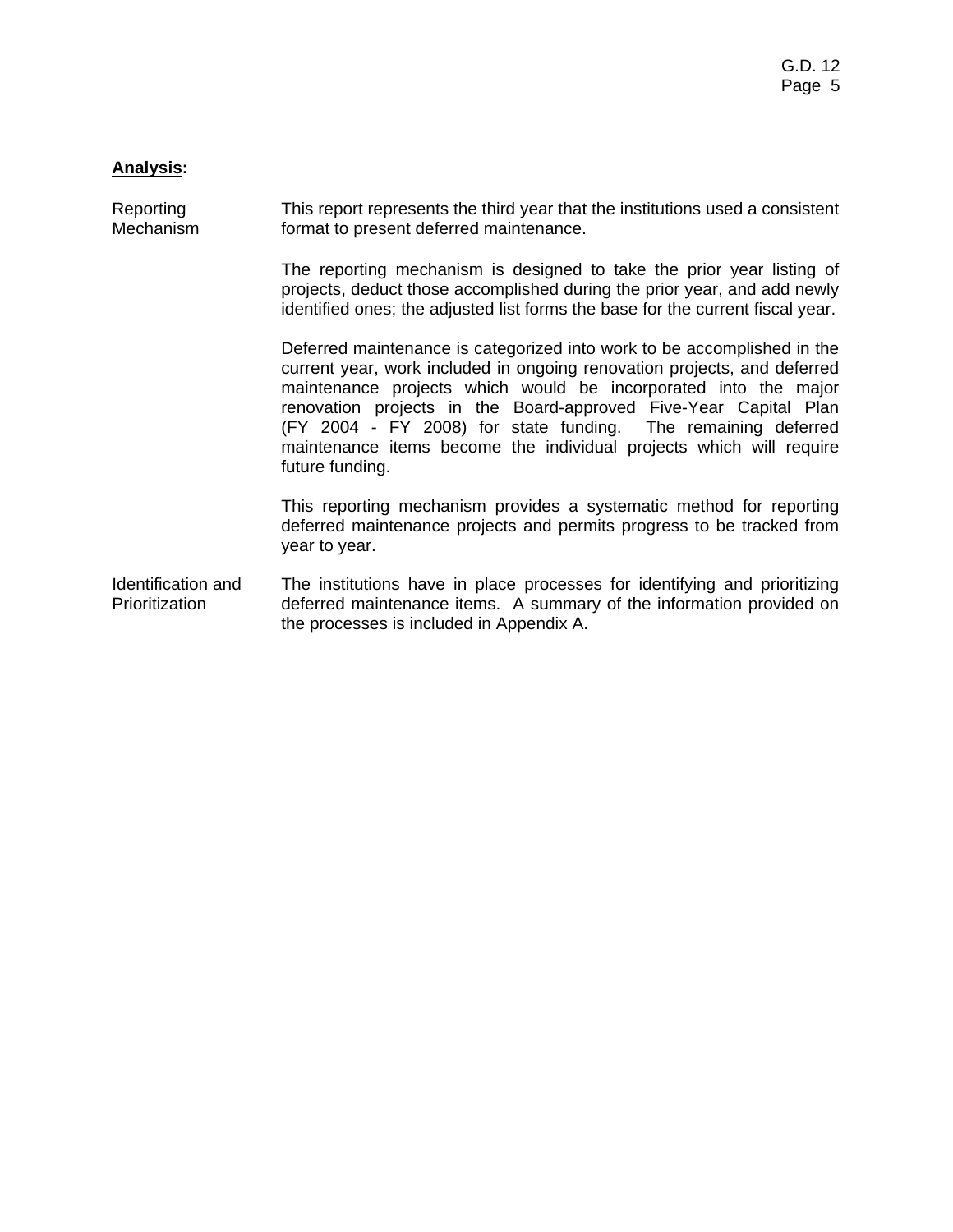Total Deferred Maintenance The following table summarizes the total deferred maintenance reported by the institutions. Individual projects and components of major projects on the Board's Five-Year Capital Plan (FY 2004 – FY 2008) are shown separately. (Dollar amounts for projects to be undertaken in FY 2003 and the deferred maintenance components of ongoing renovation projects are not included.)

> These dollar amounts are institutional estimates and were not developed through a detailed, comprehensive facilities audit. Accordingly, caution is advised in making comparisons from one institution to another regarding the amount of deferred maintenance.

## **Total Deferred Maintenance Fall 2002\*** (\$ Thousands)

|                                          | <b>SUI</b>                                                                        | ISU***                               | <b>UNI</b>                           | <b>ISD</b>                      | <b>IBSSS</b>                 | <b>Total</b>                           |
|------------------------------------------|-----------------------------------------------------------------------------------|--------------------------------------|--------------------------------------|---------------------------------|------------------------------|----------------------------------------|
| Individual Projects:                     |                                                                                   |                                      |                                      |                                 |                              |                                        |
| Buildings**<br><b>Utilities</b><br>Total | \$18,760.4<br>3,040.0<br>\$21,800.4                                               | \$41,361.7<br>11,552.0<br>\$52,913.7 | \$9,638.0<br>6,811.0<br>\$16,449.0   | \$1,180.0<br>125.0<br>\$1,305.0 | \$670.0<br>0.0<br>\$690.0    | \$71,610.1<br>21,548.0<br>\$93,158.1   |
|                                          | Incorporated into Major Renovation Projects, Board's Five-Year Plan:              |                                      |                                      |                                 |                              |                                        |
| Buildings**<br><b>Utilities</b><br>Total | \$12,119.5<br>0.0<br>\$12,119.5                                                   | \$4,677.6<br>0.0<br>\$4,677.6        | \$15,086.0<br>20,672.0<br>\$35,758.0 | \$0.0<br><u>0.0</u><br>\$0.0    | \$0.0<br><u>0.0</u><br>\$0.0 | \$31,883.1<br>20,672.0<br>\$52,555.1   |
| <b>Grand Total:</b>                      |                                                                                   |                                      |                                      |                                 |                              |                                        |
| Buildings**<br><b>Utilities</b><br>Total | \$30,879.9<br>3,040.0<br>\$33,919.9                                               | \$46,039.3<br>11,552.0<br>\$57,591.3 | \$24,724.0<br>27,483.0<br>\$52,207.0 | \$1,180.0<br>125.0<br>\$1,305.0 | \$670.0<br>20.0<br>\$690.0   | \$103,493.2<br>42,220.0<br>\$145,713.2 |
|                                          | *Dees not include deller emounte for projects to be undertaken in EV 2002 and the |                                      |                                      |                                 |                              |                                        |

Does not include dollar amounts for projects to be undertaken in FY 2003 and the deferred maintenance components of ongoing renovation projects.

\*\* Includes site work.

\*\*\* ISU has excluded Morrill Hall from its report due to its unique situation. The building, which has never had any major remodeling or upgrading, has been unoccupied since 1998 and its condition has deteriorated substantially. The University announced in August 2002 a fund raising campaign to renovate the building. The cost of this work is estimated at \$9 - \$10 million.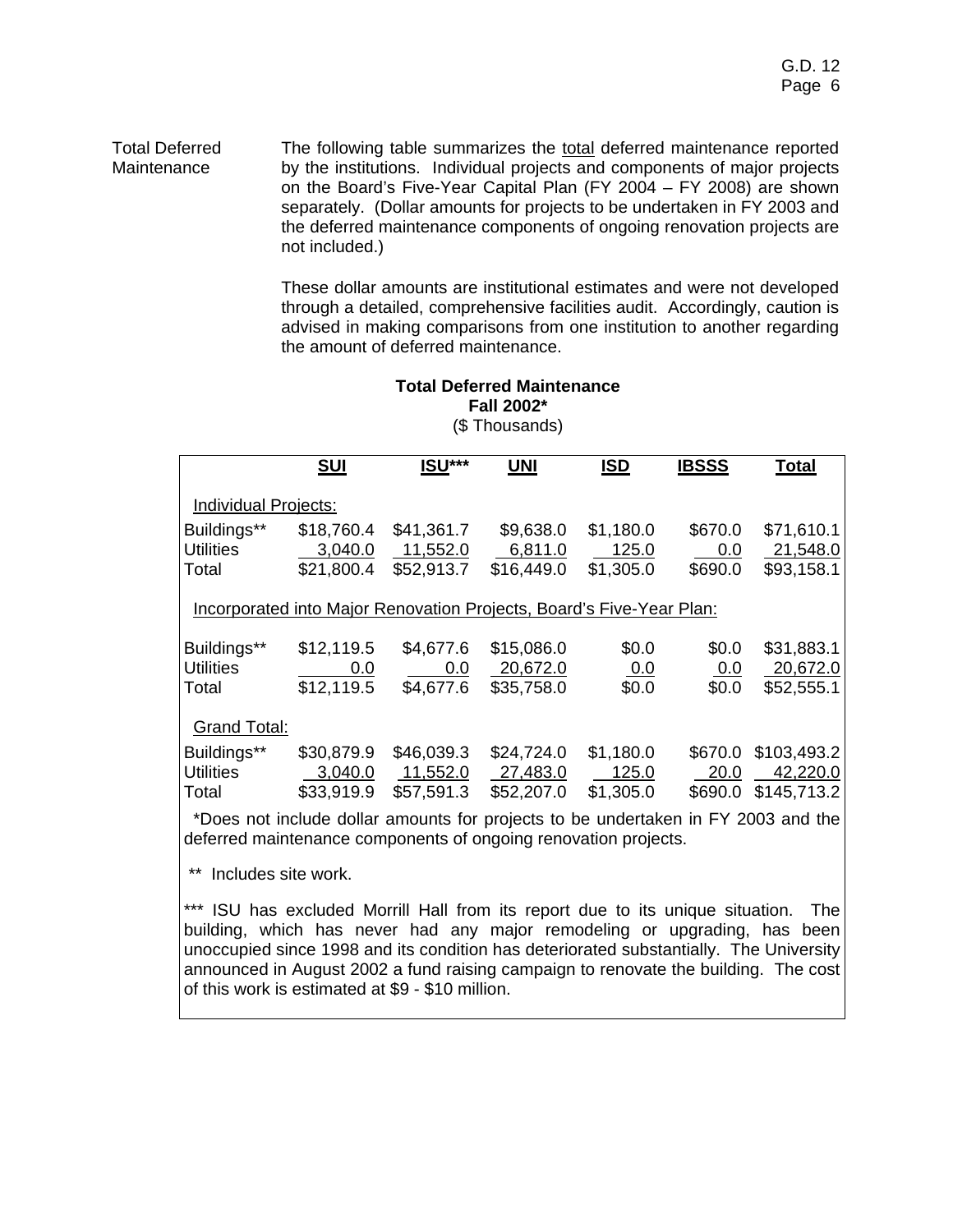Renovations Some of the renovation projects on the Board's Five-Year Plan (FY 2004) – FY 2008) for State Capital Funding that include correction of significant amounts of deferred maintenance are:

## **Institution** Project

- SUI Chemistry Building Renovation
- SUI Seashore Hall Remodeling
- SUI Pentacrest Renewal and HVAC Modernization
- 
- **ISU** Coover Hall Information Science<br>ISU Veterinary Teaching Hospital / Dia Veterinary Teaching Hospital / Diagnostic Lab
- ISU Snedecor Hall Addition and Remodeling
- UNI Electrical Distribution Loop System / Load Break
- UNI Science Buildings Renovations
- UNI Commons Renovation

 The Chemistry Building Renovation, Coover Hall - Information Science and Electrical Distribution Loop System are the top specific renovation projects in the Board's FY 2004 capital budget request.

• The three universities have estimated that, conservatively, these three projects would correct more than \$13 million in deferred maintenance.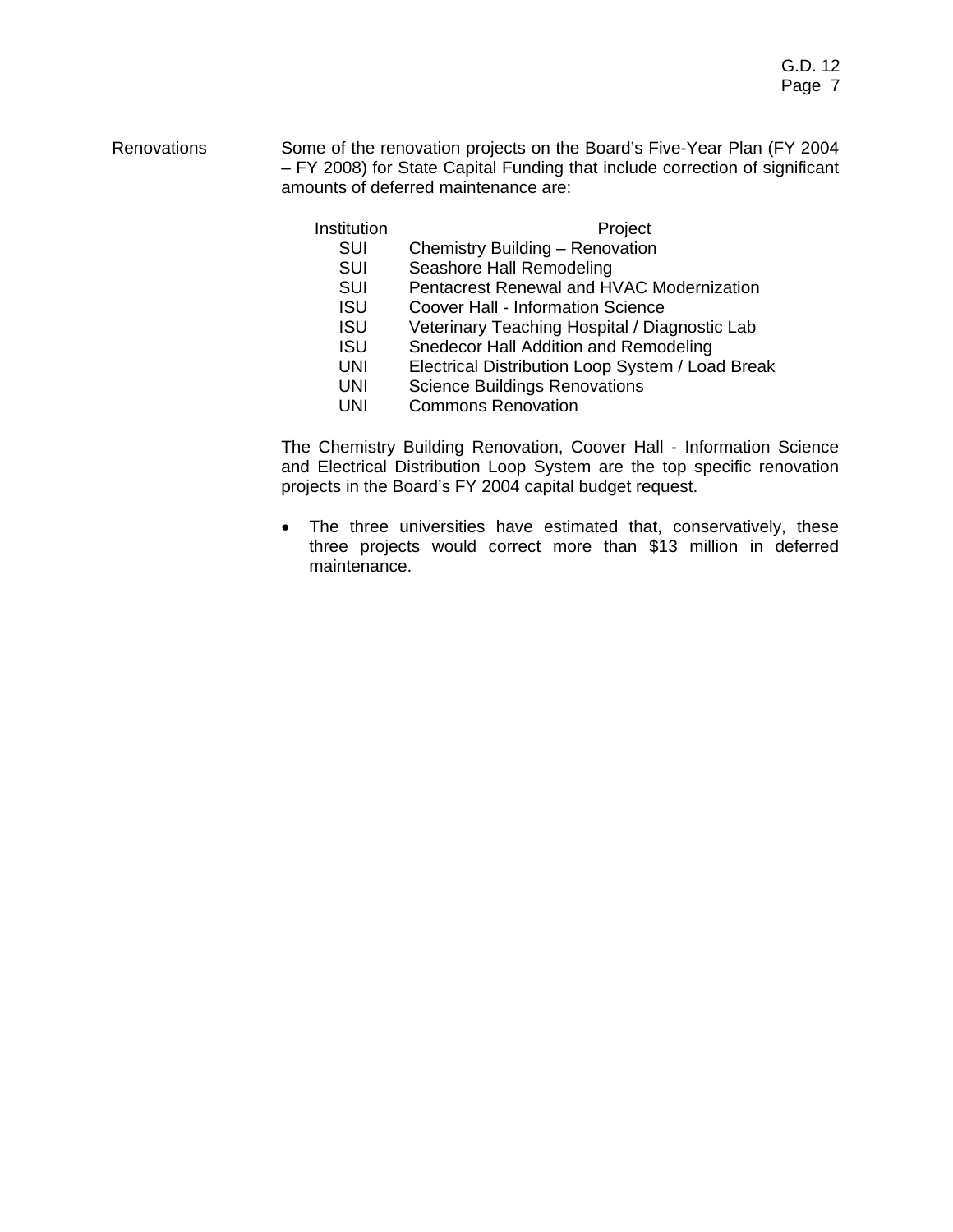Comparisons The following table compares the total deferred maintenance reported in Fall 2000 (FY 2001), Fall 2001 (FY 2002) and Fall 2002 (FY 2003). Items to be undertaken during the current year and ongoing renovation (major) projects are excluded.

## **Buildings and Utilities\* Fall 2000, Fall 2001 and Fall 2002**  (\$ Thousands)

|                                                           | <b>Fall 2000</b>       | <b>Fall 2001</b>        | <b>Fall 2002</b>        |
|-----------------------------------------------------------|------------------------|-------------------------|-------------------------|
|                                                           | (FY 2001)              | (FY 2002)               | (FY 2003)               |
| <b>SUI</b>                                                |                        |                         |                         |
| <b>Buildings</b>                                          | \$28,136.0             | \$29,236.1              | \$30,879.9              |
| <b>Utilities</b>                                          | 8,104.0                | <u>4,284.1</u>          | 3,040.0                 |
| <b>SUI Total</b>                                          | \$36,240.0             | \$33,520.2              | \$33,919.9              |
|                                                           |                        |                         |                         |
| <b>ISU</b>                                                |                        |                         |                         |
| <b>Buildings</b>                                          | \$45,777.3             | \$47,275.2              | \$46,039.3              |
| <b>Utilities</b>                                          |                        |                         | 11,552.0                |
|                                                           | 12,168.0<br>\$57,945.3 | 11,990.0                |                         |
| <b>ISU Total</b>                                          |                        | \$59,265.2              | \$57,591.3              |
|                                                           |                        |                         |                         |
| <b>UNI</b>                                                |                        |                         |                         |
| <b>Buildings</b>                                          | \$23,829.0             | \$24,871.0              | \$24,724.0              |
| <b>Utilities</b>                                          | 32,605.0               | 26,099.0                | 27,483.0                |
| <b>UNI Total</b>                                          | \$56,434.0             | \$50,970.0              | \$52,207.0              |
|                                                           |                        |                         |                         |
| <b>ISD</b>                                                |                        |                         |                         |
| <b>Buildings</b>                                          | \$<br>1,485.0          | \$<br>1,195.0           | \$<br>1,180.0           |
| <b>Utilities</b>                                          | 340.0                  | 145.0                   | 125.0                   |
| <b>ISD Total</b>                                          | \$<br>1,825.0          | \$<br>1,340.0           | \$<br>1,305.0           |
|                                                           |                        |                         |                         |
| <b>IBSSS</b>                                              |                        |                         |                         |
| <b>Buildings</b>                                          | \$<br>1,085.0          | \$<br>800.0             | \$<br>670.0             |
| <b>Utilities</b>                                          | 50.0                   | 30.0                    | 20.0                    |
| <b>IBSSS Total</b>                                        | \$<br>1,135.0          | \$<br>820.0             | \$<br>690.0             |
|                                                           |                        |                         |                         |
| <b>Totals</b>                                             |                        |                         |                         |
| <b>Buildings</b>                                          | \$100,312.3            | \$103,377.3             | \$103,493.2             |
| <b>Utilities</b>                                          |                        |                         |                         |
| <b>Grand Total</b>                                        | 53,267.0               | 42,548.1<br>\$145,915.4 | 42,220.0<br>\$145,713.2 |
|                                                           | \$153,579.3            |                         |                         |
| *Excludes work planned to be undertaken during identified |                        |                         |                         |
| year and work in ongoing renovation (major) projects.     |                        |                         |                         |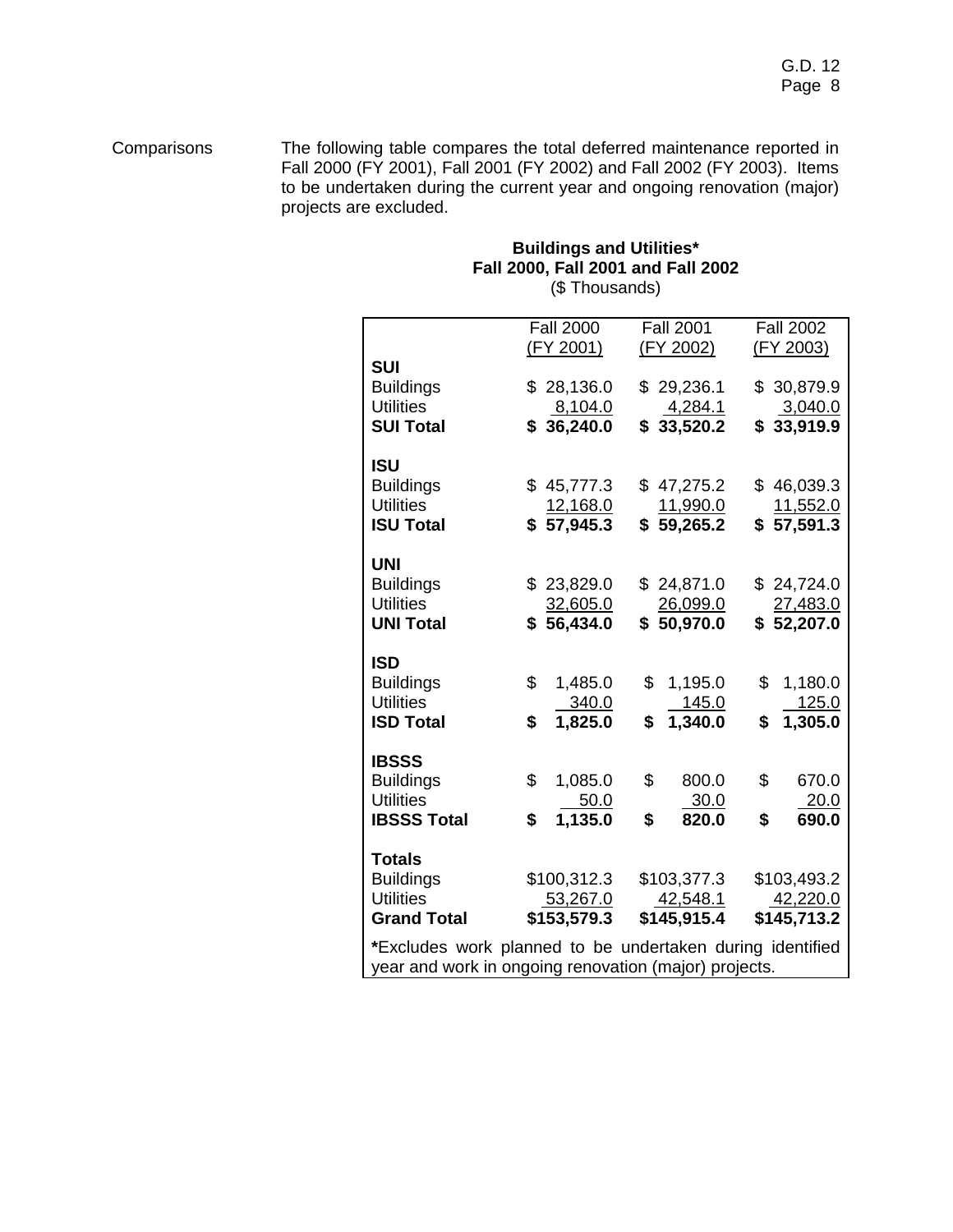- Totals While the total amount of deferred maintenance has declined from Fall 2000, it remained, in total, approximately the same between Fall 2001 and Fall 2002 although there have been slight changes by institution.
	- Iowa State University and the two special schools are showing declines from Fall 2001 to Fall 2002.
	- The University of Iowa and the University of Northern Iowa are showing slight increases in total deferred maintenance from Fall 2001 to Fall 2002.
- Utilities The reduction in utilities over the three-year period results primarily from the funding by the 2001 General Assembly of the \$12.7 million Steam Distribution System project at the University of Northern Iowa.
- Buildings While the total amount of deferred maintenance in buildings has remained approximately the same from Fall 2001 to Fall 2002, it has increased from Fall 2000.

 Changes in the amount of building deferred maintenance from Fall 2001 to Fall 2002 include the following:

- The University of Iowa has shown a slight increase (\$1.6 million) in the amount of building deferred maintenance. While work has been completed and is ongoing, additional items totaling \$3.7 million have been added due to the continuing age of the facilities and the refinement of internal building assessments which occur on an ongoing basis.
	- Significant items added this year are Dental Building Air Compressors (\$300,000, a portion of which is scheduled to be accomplished in FY 2003), Medical Education Building Tuckpointing (\$370,000, scheduled to be accomplished in FY 2003), and elevator modernizations in various buildings totaling \$805,000.
- Iowa State University reports that its slight decrease is due primarily to work planned for FY 2003.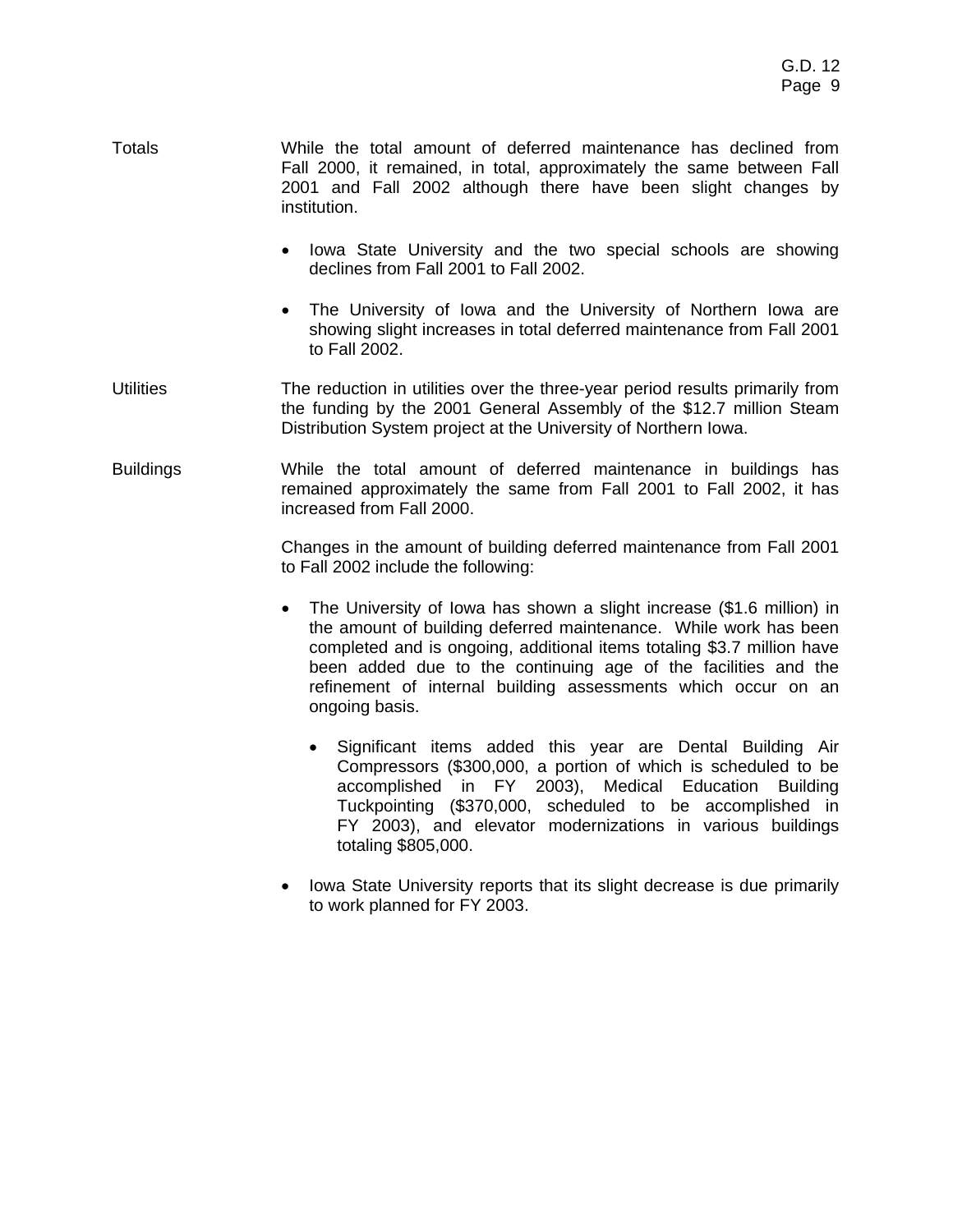- The University of Northern Iowa is reporting a slight, net total decrease resulting from:
	- The funding by the 2002 General Assembly of the renovation of the East Gym for the Innovative Teaching and Technology Center, which will conservatively correct \$1.8 million in deferred maintenance, and the removal from the listing of deferred maintenance in the Center for Urban Education since the building has been sold; and
	- Inflationary adjustments to previously identified, but not yet completed, projects add to the total amount.
- Iowa School for the Deaf reports a slight decrease in the amount of deferred maintenance*.* 
	- A number of projects on prior lists have been accomplished or are in the process of being undertaken, including the Curtain Wall Replacement in the Girls' Dormitory and the continuation of the Utility System upgrade, both of which were funded by FY 2003 capital appropriations*.*
- The slight reduction at the Iowa Braille and Sight Saving School is due to completed, ongoing or planned work on previously identified projects.

 Comparisons of dollar amounts sometimes obscure progress that is being made in addressing deferred maintenance on the campuses.

• The University of Iowa Health Sciences Campus Master Plan will provide new research and teaching facilities and will eliminate or remove substantial deferred maintenance problems in the Steindler Building, Bowen Science Building, Medical Education Building and Westlawn. The University estimates these benefits at \$940,000.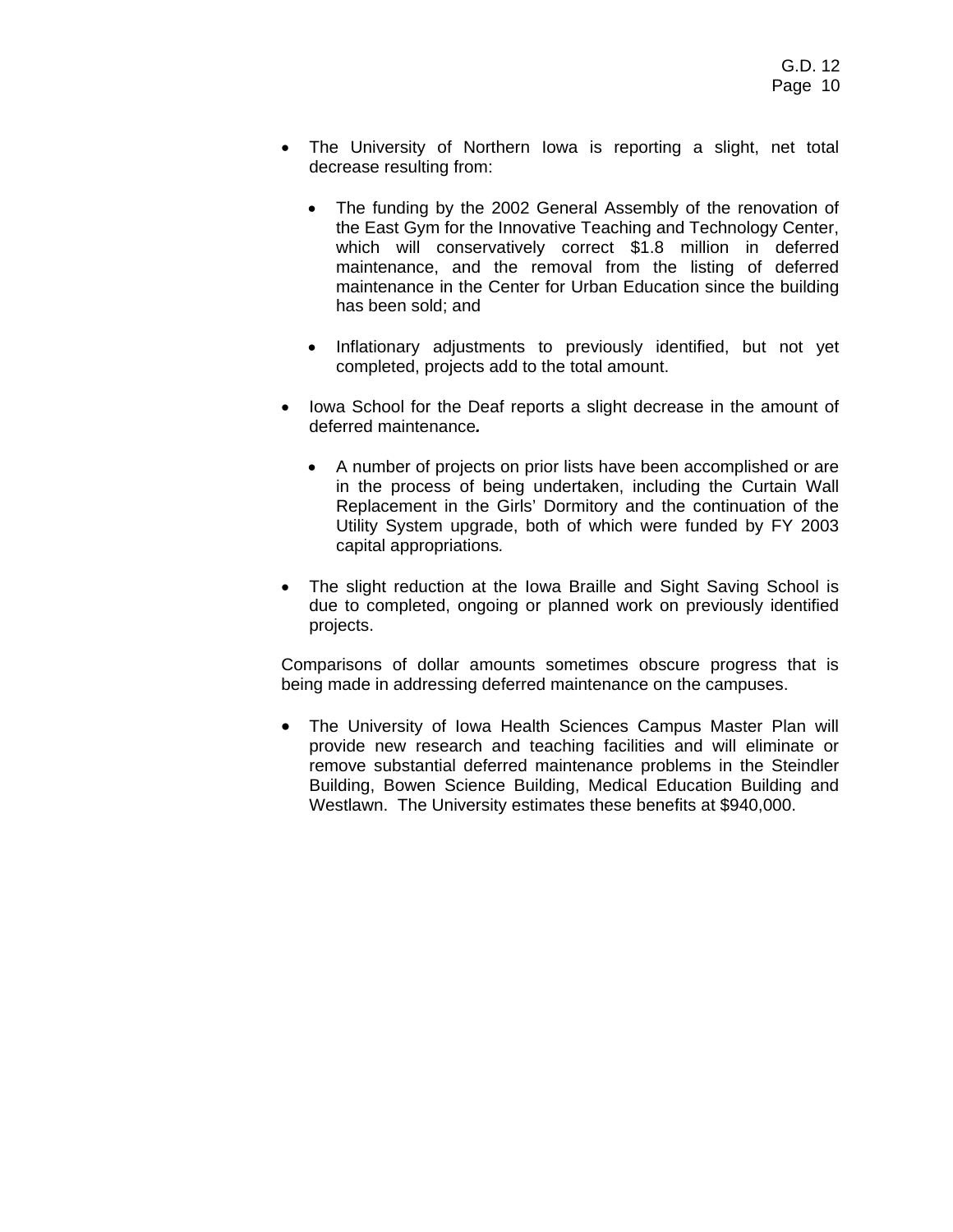Type of Deferred Maintenance Table 3 (page 16) summarizes Fall 2002 deferred maintenance by type of project.

> As reported by institutional officials, heating, ventilating and air conditioning (HVAC) work is the largest single need.

- Excluding work to be undertaken in FY 2003, the institutions have estimated that HVAC modifications should be undertaken in 154 buildings (Iowa State University counts each building addition as a separate building) at an estimated cost of \$23.1 million.
- This amount compares to the \$21.2 million reported for Fall 2000 and \$23.7 million reported for Fall 2001.
- This reporting of needed expenditures for HVAC work is consistent with expectations since the systems included in buildings constructed in the late 1960's and early 1970's have or are reaching the end of their useful lives.

 Corrective action to building roofs and envelopes helps ensure the integrity of the buildings and helps minimize damage to the interiors.

- The number of buildings with building envelopes needing work is estimated at 138 at a cost of \$17.0 million (slightly less than Fall 2001).
- The estimated cost of roof work is \$8.1 million; this is a decline of \$1.8 million from the \$9.9 million reported in Fall 2001.
- The amount needed for roofs is less than work needed for windows (\$13.3 million), electrical (\$13.8 million) and interior (\$14.2 million).

Comparisons with building fall 2001 data are included in Appendix B.

- Current and Future Funding The amount of deferred maintenance would have grown at a much more rapid rate if the institutions had not increased their building repair expenditures over the last few years, consistent with the Board's emphasis in making this area a priority.
	- General education, general fund building repair expenditures increased from \$7.1 million in FY 1990 to \$20.3 million in FY 2000. (See Table 2, page 15.)
	- Internal reallocations provided a significant portion of the increased funds and appropriations added \$1.2 million between FY 1995 and FY 2000.

 Expenditures were slightly lower in FY 2001 (\$19.3 million) and dropped to \$11.5 million in FY 2002, a decline of \$8.8 million (-43.3%).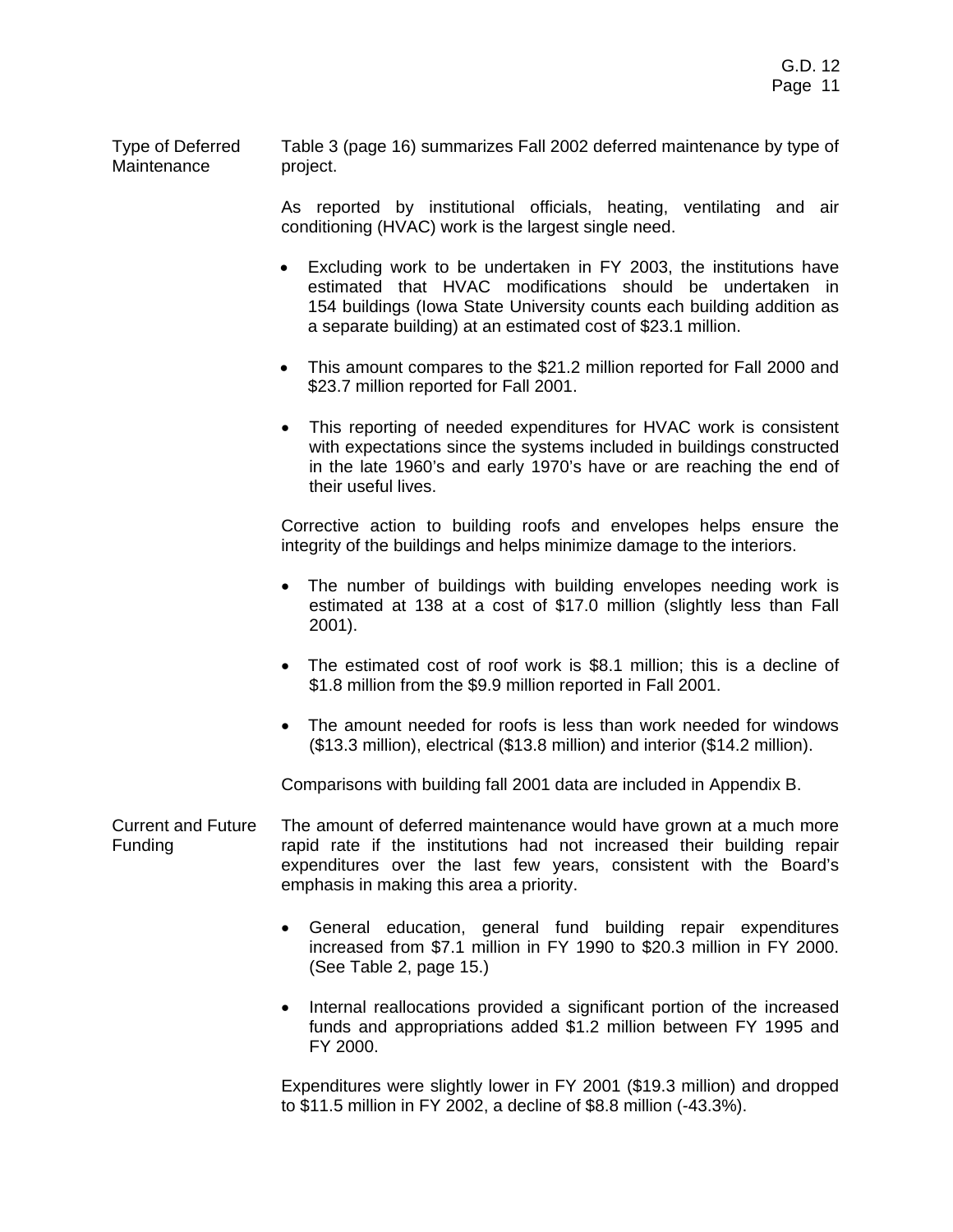The amount budgeted for FY 2003 from the general fund for general education facilities is \$13.6 million.

Building Repairs and Routine Maintenance It is important that building repair budgets be returned to their prior levels as quickly as possible. Adequate annual funding of building repair and routine maintenance is needed to avoid further deterioration of buildings and to continue the reduction in the backlog of identified projects.

> According to studies published by the Society for College and University Planning, the National Association of College and University Business Officers and the Association of Higher Education Facilities Officers, building repair funds should equal, at a minimum, 1% of the replacement value of campus facilities.

> The FY 2003 Regent general fund, general education building repair operating budgets range from .06% to .59% of the replacement value of the campus' general education facilities.

> As noted in prior deferred maintenance governance reports, capital asset renewal is one of the greatest challenges facing American higher education because facilities help ensure quality academic programs and the ability to attract and retain faculty and students.

## Capital Funding Capital funding for correction of deferred maintenance and fire safety has not been specifically appropriated since FY 1996.

 Funding for correction of deferred maintenance and fire and environmental safety deficiencies is the number one priority in the Board's FY 2004 capital budget request (\$14.9 million).

- Each of the institutions has a list of "Top 25" deferred maintenance projects, all or a portion of which would be funded by the appropriations request.
- The institutions are knowledgeable in determining their most pressing needs and how these needs relate to other campus capital projects.

 The Board's Five-Year Capital Plan (FY 2004 – FY 2008) for state funds includes a total of \$73.9 million in requested funds for correction of deferred maintenance and fire safety deficiencies.

 As detailed earlier in this report, the correction of deferred maintenance items totaling approximately \$52.6 million will be incorporated into major renovation and utility projects included in the Regent approved Five-Year Plan (FY 2004 – FY 2008) if state funding is received.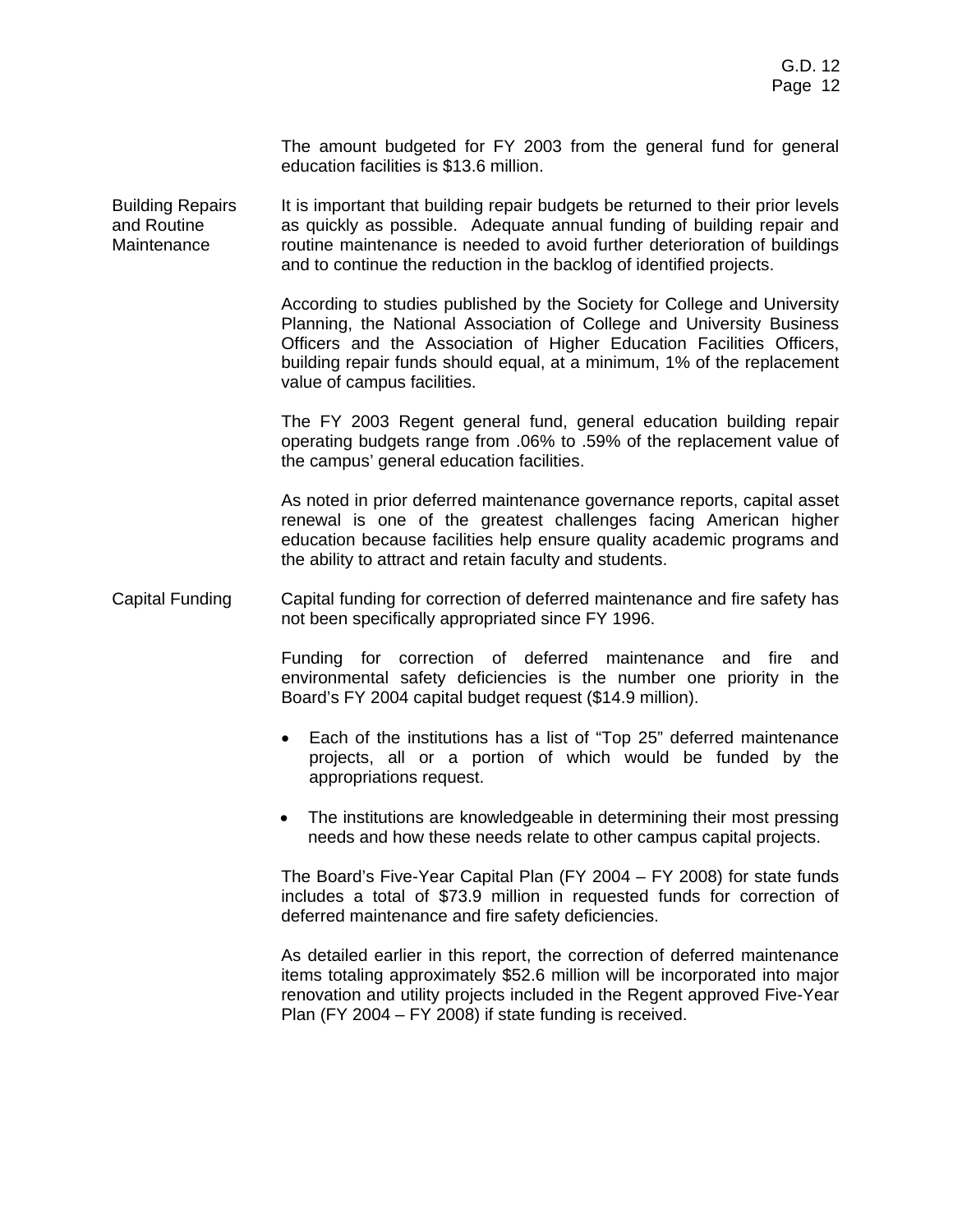While the focus of the above discussion has been on building repair (renewal funds) which are used to replace building components as well as deferred maintenance and fire safety projects, adequate funding of regular maintenance is also needed as it can significantly extend the useful lives of facilities and their components.

If routine maintenance is not properly funded, the useful life of a component is shortened and the need for capital renewal funding is even greater. If capital renewal funding is not available, the lack of replacement can cause further damage; i.e. a leaking, beyond-repair roof can cause damage to the interior. However, no level of maintenance can indefinitely extend the life of roofs, windows, mechanical systems and other building and utility systems.

s Kachi Joan Racki

Approved:

H:\BF\2002\02novdoc\novgd12.doc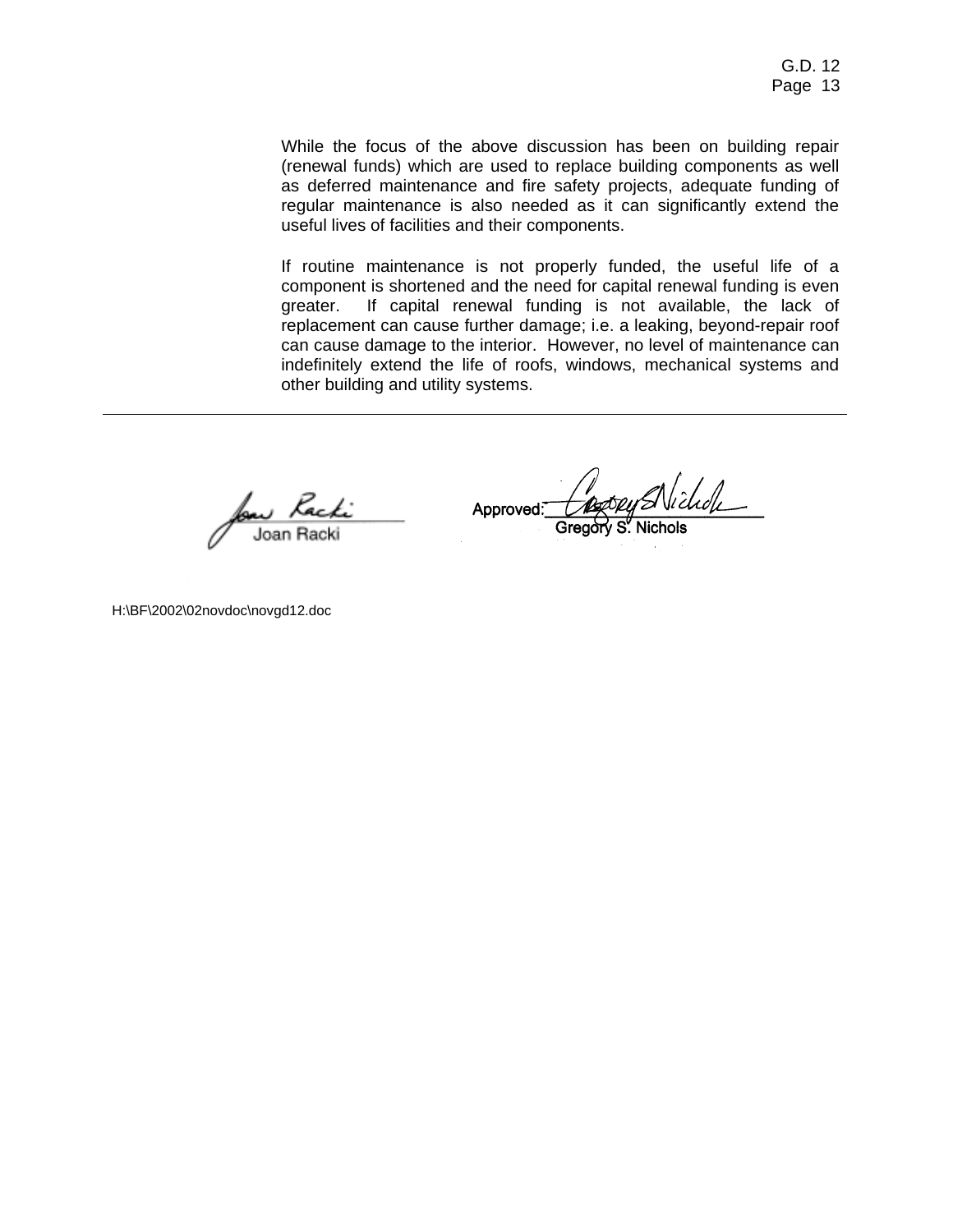TABLE<sub>1</sub>

**OF DEFERRED MAINTENANCE** BOARD OF REGENTS, STATE OF IOWA FY 1993 - FY 2003<br>GENERAL FUND BUILDING AND UTILITY DEFERRED MAINTENANCE PROJECTS AND RENOVATION PROJECTS

| ٠ |    |
|---|----|
| į |    |
|   | Ĵ, |
|   |    |
| Į |    |
|   |    |
|   |    |

|                                                                                                                                                     | <b>Example super</b> |                      |               |                      |                               |                 |
|-----------------------------------------------------------------------------------------------------------------------------------------------------|----------------------|----------------------|---------------|----------------------|-------------------------------|-----------------|
| Deferred Maintenance Projects:                                                                                                                      | 딃                    | $\frac{1}{2}$        | 뢰             | <u>၅</u>             | <b>IBSSS</b>                  | <u>Total</u>    |
| <b>Completed Projects:*</b>                                                                                                                         |                      |                      |               |                      |                               |                 |
| FY 1993                                                                                                                                             | 6,591.9<br>↮         | 970.2<br>မာ          | 1,593.4<br>မာ | 45.0<br>မာ           | ┯<br>$\ddot{\mathbf{e}}$<br>↮ | 9,216.6<br>↮    |
| FY 1994                                                                                                                                             | 2,881.6              | 1,881.1              | 1,459.6       | 543.5                | 75.9                          | 6,841.7         |
|                                                                                                                                                     | 4,922.1              | 7,805.3              | 1,703.1       | 148.0                | 24.8                          | 14,603.3        |
| FY 1995                                                                                                                                             |                      |                      |               |                      |                               |                 |
| FY 1996                                                                                                                                             | 6,571.3              | 6,944.4              | 2,581.3       | 173.0                | 207.8                         | 16,477.8        |
| FY1997                                                                                                                                              | 3,262.6              | 2,953.8              | 2,256.7       | 133.1                | 95.6                          | 8,701.8         |
| FY 1998                                                                                                                                             | 3,053.0              | 3,495.3              | 1,677.7       | 282.5                | 172.5                         | 8,681.0         |
| FY 1999                                                                                                                                             | 2,928.8              | 3,492.2              | 3,435.2       | 470.0                | 36.8                          | 10,363.0        |
| FY 2000                                                                                                                                             | 6,375.4              | 5,522.2              | 3,859.1       | 758.0                | 595.1                         | 17,109.8        |
| FY 2001                                                                                                                                             | 3,798.2              | 6,104.2              | 858.7         | 485.0                | 49.1                          | 11,295.2        |
| FY 2002                                                                                                                                             | 2,598.9              | 2.463.9              | 3.442.6       | 660.0                | 1,159.8                       | 10,325.2        |
| Subtotal                                                                                                                                            | 42,983.8             | 41,632.6<br>ø        | 22,867.4<br>ŵ | 3,698.1<br><b>SA</b> | \$2,433.5                     | 113,615.4<br>မာ |
| Projects Planned for or Continued in FY 2003                                                                                                        | 3,888.0              | 7,713.4<br><b>SA</b> | 504.0<br>↮    | 740.0<br>69          | 951.8<br><b>SQ</b>            | 13,797.2        |
|                                                                                                                                                     |                      |                      |               |                      |                               |                 |
| <b>Total</b>                                                                                                                                        | 46,871.8<br>n        | 49,346.0<br>m        | \$23,371.4    | \$4,438.1            | \$3,385.3                     | \$127,412.6     |
| FY 1993 - FY 2002 Renovation Projects Which Include                                                                                                 |                      |                      |               |                      |                               |                 |
| Correction of Significant Amounts of Deferred Maintenance**                                                                                         | 38,041.6<br>u        | \$20,695.1           | \$22,151.0    |                      |                               | 80,887.7        |
| Renovation Projects Planned or Continued for FY 2003 with                                                                                           |                      |                      |               |                      |                               |                 |
| Correction of Significant Amounts of Deferred Maintenance**                                                                                         | 16,840.0<br>n        | \$21,027.8           | \$30,800.0    |                      |                               | 68,667.8<br>m   |
| GRAND TOTAL                                                                                                                                         | \$101,753.4          | \$91,068.9           | \$76,322.4    | \$4,438.1            | \$3,385.3                     | \$276,968.1     |
|                                                                                                                                                     |                      |                      |               |                      |                               |                 |
| Total - By Source of Funds                                                                                                                          |                      |                      |               |                      |                               |                 |
| University<br>Building Renewal/Building Maintenance/General                                                                                         | 24,015.8<br>H        | \$28,887.5           | \$17,721.6    | \$1,833.1            | \$1,274.8                     | 73,732.8<br>\$  |
| <b>Building Renewal/Academic Building Revenue Bonds</b>                                                                                             | 340.0                |                      | 83.5          |                      |                               | 423.5           |
| Income from Treasurer's Temporary Investments (TTI)                                                                                                 | 9,730.3              | 10,870.5             | 805.7         |                      |                               | 21,406.5        |
| Gifts, Grants                                                                                                                                       | 2,580.7              | 8,658.4              |               |                      |                               | 11,239.1        |
| Utility Renewal and Replacement                                                                                                                     | 13,947.1             | 8,570.8              |               |                      |                               | 22,517.9        |
| Academic Building Revenue Bonds; Project Notes                                                                                                      | 11,346.3             | 11,862.2             | 9,998.6       |                      |                               | 33,207.1        |
| Capital and Special Appropriations                                                                                                                  | 25,640.0             | 13,005.5             | 45,602.7      | 1,820.0              | 1,845.8                       | 87,914.0        |
| TTI, FY 96 Capital Appropriation, Utility Enterprise R & R                                                                                          | 1,000.0              |                      |               |                      |                               | 1,000.0         |
|                                                                                                                                                     | 450.0                |                      |               |                      |                               | 450.0           |
| FY 96 Capital Appropriation, Utility Enterprise R & R<br>Agriculture Experiment Station & Cooperative Extension                                     |                      | 895.2                |               |                      |                               | 895.2           |
| Facilities Overhead Use Allowance                                                                                                                   | 1,679.0              | 982.5                |               |                      |                               | 2,661.5         |
| Building Repair / Treasurer's Temporary Investments                                                                                                 | 237.8                |                      |               |                      |                               | 237.8           |
| College of Medicine Gifts / Treasurer's Temporary Investments                                                                                       | 2,468.4              |                      |               |                      |                               | 2,468.4         |
| College of Medicine Earnings and Gifts                                                                                                              | 1,645.9              |                      |               |                      |                               | 1,645.9         |
| Other (includes unspecified combination of above fund sources)                                                                                      | 8,359.9              | 7,336.3              | 2.110.3       | 785.0                | 264.7                         | 18,856.2        |
| GRAND TOTAL - INDIVIDUAL DEFERRED MAINTENANCE ITEMS<br>AND RENOVATION COSTS                                                                         | \$101,753.4          | \$91,068.9           | \$76,322.4    | \$4,438.1            | $\frac{53,385.3}{2}$          | \$276,968.1     |
| Notes:                                                                                                                                              |                      |                      |               |                      |                               |                 |
| s III - includes projects approved and funded for FY 93 - FY 96: for FY 1993 also includes projects completed with Academic Building Revenue Bonds. |                      |                      |               |                      |                               |                 |

oor - includes projects approved and runcer or the vertice of the controller to the Magnetic Christman (include<br>\*Renovation projects include SUI - Gilmore Hall, Schaeffer Hall, Phillips Hall, Rowen Science Building Microbi Center (East Gym Renovation).

h/bf/02novdoc/DEFSUM.xlssum 93-03 11/01/2002 4:45 PM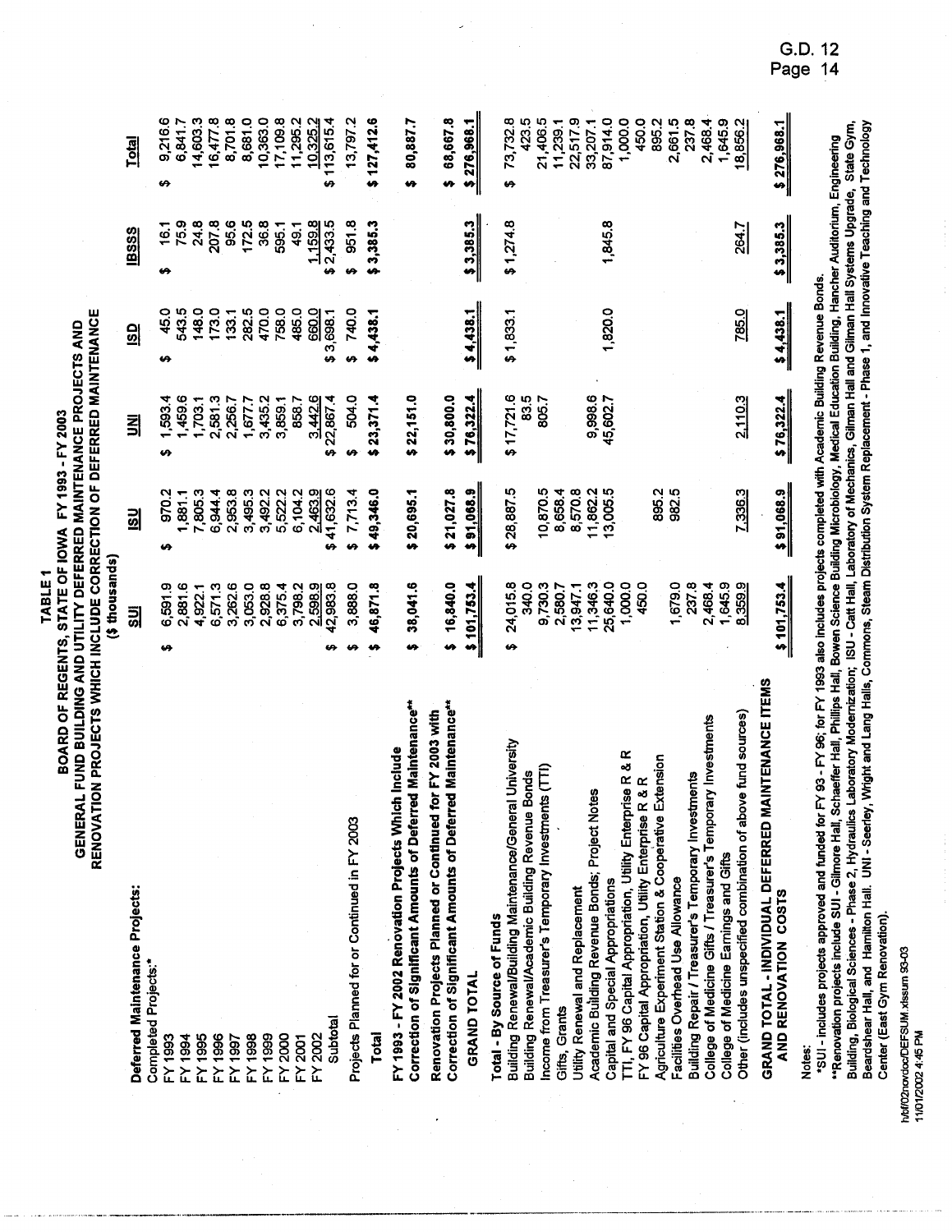|--|

# OPERATING BUDGET GENERAL FUND BUILDING REPAIR EXPENDITURES

| Jniversity<br>General | <u>FY 1990</u>                                                           | FY 1991     | FY 1992          | FY 1993    | FY 1994    | FY 1995                                             | <b>FY 1996</b> |
|-----------------------|--------------------------------------------------------------------------|-------------|------------------|------------|------------|-----------------------------------------------------|----------------|
|                       |                                                                          | \$1,765,221 |                  |            |            | $$2,296,461$ $$3,356,426$ $$3,902,015$ $$4,579,894$ | \$5,200,910    |
|                       |                                                                          | 2,614,546   | 3,206,425        | 5,458,582  | 1,991,869  | 6,159,403                                           | 6,120,634      |
|                       |                                                                          | 1,592,040   | 1,473,058        | 1,315,056  | 3,473,110  | 2,473,399                                           | 2,563,818      |
|                       |                                                                          | 318,759     | 343,125          | 286,814    | 332,161    | 307,219                                             | 412,919        |
|                       |                                                                          | 55,409      | 28.093           | 34,682     | 72.001     | <u>71,707</u>                                       | 104,880        |
|                       | \$2,609,724<br>2,060,158<br>2,030,674<br>311,657<br>83,124<br>87,105,337 | 6.345.975   | <u>7,347,162</u> | 10.451.560 | 12,771,156 | $-13,591,622$                                       | 14,403,161     |

General

| 13.595.90                                                              |                                                                                 | 0.343.60                                                             | 5 20.311.359                                                                                                          | $5 - 17.208.338$                                                                              | 17.319.794                                                                   |                                                                                                      | <b>Total</b>                                             |
|------------------------------------------------------------------------|---------------------------------------------------------------------------------|----------------------------------------------------------------------|-----------------------------------------------------------------------------------------------------------------------|-----------------------------------------------------------------------------------------------|------------------------------------------------------------------------------|------------------------------------------------------------------------------------------------------|----------------------------------------------------------|
| $E$ Y 2003*<br>6,376,996<br>6,644,432<br>350,000<br>114,224<br>110,257 | $\frac{FY 2002}{5,063,564}$<br>5,141,960<br>5,141,960<br>572,136<br>571,478,025 | FY 2001<br>6,527,988<br>9,420,081<br>2,236,707<br>741,221<br>417,608 | $\frac{FY2000}{8,369,604}$<br>$\begin{array}{c} 9,369,604 \\ 9,328,081 \\ 1,819,021 \\ 639,727 \\ \hline \end{array}$ | $\frac{[N \ 1999}{7,646,032}$<br>$\frac{7,646,032}{6,690,286}$<br>$\frac{2,282,012}{362,190}$ | $\frac{FY 1998}{6,467,637}$<br>6,467,637<br>6,923,336<br>3,432,210<br>45,712 | $\frac{FY1997}{5,302,914}$<br>$6,762,871$<br>$2,249,963$<br>$415,959$<br>$415,959$<br>$8,14,814,111$ | ី និង<br>ស្ថិតនៅ<br>រដ្ឋាន និង និង<br>រដ្ឋាន និង និង និង |
|                                                                        |                                                                                 |                                                                      |                                                                                                                       |                                                                                               |                                                                              |                                                                                                      |                                                          |
|                                                                        |                                                                                 |                                                                      |                                                                                                                       |                                                                                               |                                                                              |                                                                                                      |                                                          |
|                                                                        |                                                                                 |                                                                      |                                                                                                                       |                                                                                               |                                                                              |                                                                                                      |                                                          |
|                                                                        |                                                                                 |                                                                      |                                                                                                                       |                                                                                               |                                                                              |                                                                                                      |                                                          |
|                                                                        |                                                                                 |                                                                      |                                                                                                                       |                                                                                               |                                                                              |                                                                                                      |                                                          |
|                                                                        |                                                                                 |                                                                      |                                                                                                                       |                                                                                               |                                                                              |                                                                                                      |                                                          |

\* FY 2003 budgeted amount as approved in July 2002.

G.D. 12<br>Page 15

h/bf/01novdoc/DEFSUM.xls bldrep<br>11/04/2002 9:35 AM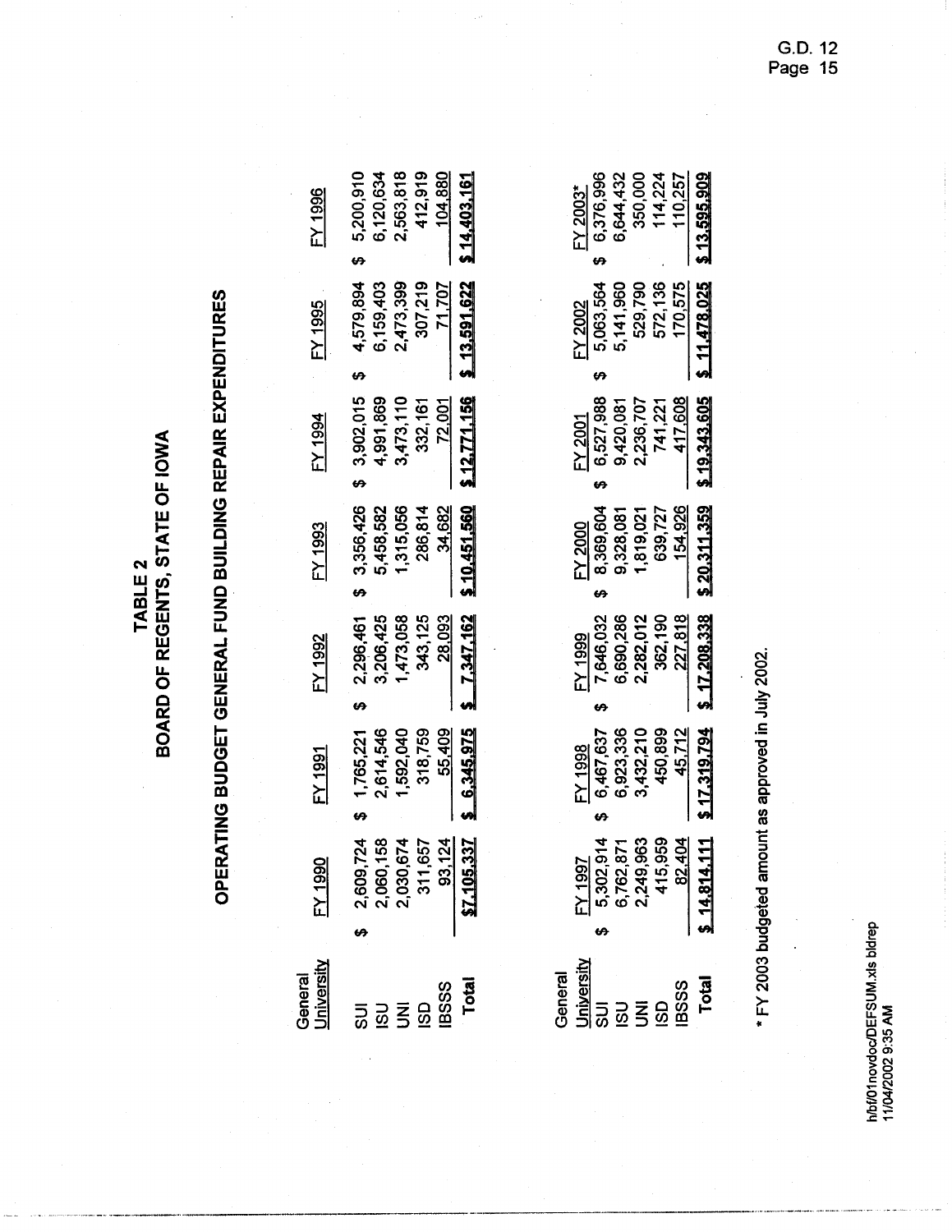Table 3

# **CATEGORIZATION OF GENERAL FUND BUILDING DEFERRED MAINTENANCE BY TYPE OF PROJECT\***<br>CATEGORIZATION OF GENERAL FUND BUILDING DEFERRED MAINTENANCE BY TYPE OF PROJECT\* As of Fall, 2002

(\$ thousands).

|                                                                                                            |                     | $\overline{5}$        |                | ິນ            |               | $\bar{z}$           |       | <b>GSD</b> |       | <b>IBSSS</b> |               | <b>Total</b>           |
|------------------------------------------------------------------------------------------------------------|---------------------|-----------------------|----------------|---------------|---------------|---------------------|-------|------------|-------|--------------|---------------|------------------------|
| Category                                                                                                   | $\frac{4}{10}$ Bigs | မာ                    | # Blgs**       | ₩             | #Blgs         | ↮                   | #Blgs | မာ         | #Blgs | ↮            | #Blgs         | မာ                     |
| <b>Building Envelope</b>                                                                                   | ä                   | \$4,421.4             | 102            | 9,053.4<br>မှ | $\frac{4}{1}$ | \$3,086.0           | ო     | 250.0<br>ø | ဖ     | 140.0        | 138           | 16,950.8<br>s<br>S     |
| HVAC                                                                                                       | $\frac{6}{5}$       | 7,691.8               | $\frac{2}{3}$  | 6,497.2       | $\mathbf{S}$  | 8,094.0             | ဖ     | 750.0      |       | 115.0        | 154           | 23,148.0               |
| <b>Roofs</b>                                                                                               |                     | 2,257.7               | နှ             | 4,214.2       | ဖ             | 1,581.0             |       | 40.0       | ო     | 50.0         | 108           | 8,142.9                |
| Site Work                                                                                                  |                     |                       |                | 1,127.3       |               | 1,460.0             |       |            |       | 10.0         |               | 2,597.3                |
| Windows                                                                                                    | 5                   | 3,999.6               | 8              | 8,553.5       |               | 724.0               |       |            |       | 5.0          | 115           | 13,282.1               |
| Plumbing                                                                                                   | \$                  | 2,156.2               | 89             | 2,806.5       |               | 135.0               |       |            |       | 45.0         | 111           | 5,142.7                |
| Electrical                                                                                                 | 17                  | 3,069.5               | $\overline{5}$ | 5,680.3       | $\tilde{P}$   | 4,918.0             |       | 80.0       |       | <b>90.0</b>  | 135           | 13,837.8               |
| Interior                                                                                                   |                     | 1,520.6               | 102            | 8,106.9       | 22            | 4,252.0             |       | 60.0       | 5     | 215.0        | 146           | 14,154.5               |
| Elevator                                                                                                   | ဣ                   | 1,304.7               |                |               |               |                     |       |            |       |              | $\frac{3}{2}$ | 1,304.7                |
| <b>Exterior Accessories</b>                                                                                | တ                   | 3,205.7               |                |               |               |                     |       |            |       |              | တ             | 3,205.7                |
| Controls & Safety<br><b>Total</b>                                                                          | 5                   | \$30,879.9<br>1,252.7 |                | \$46,039.3    | ဖ             | \$24,724.0<br>474.0 |       | \$1,180.0  |       | 670.0        | ë             | \$103,493.2<br>1,726.7 |
| * Excludes projects in process or projects scheduled to begin during FY 2003, including major renovations. |                     |                       |                |               |               |                     |       |            |       |              |               |                        |

Includes deferred maintenance to be incorporated into major renovations included in the Board's Five-Year Capital Program, FY 2003 - FY 2007.

\*\* Each building addition listed as a separate building.

h/bf/02novdoc/DEFSUM.xlsbldcatfall02<br>11/04/2002 9:34 AM

G.D. 12<br>Page 16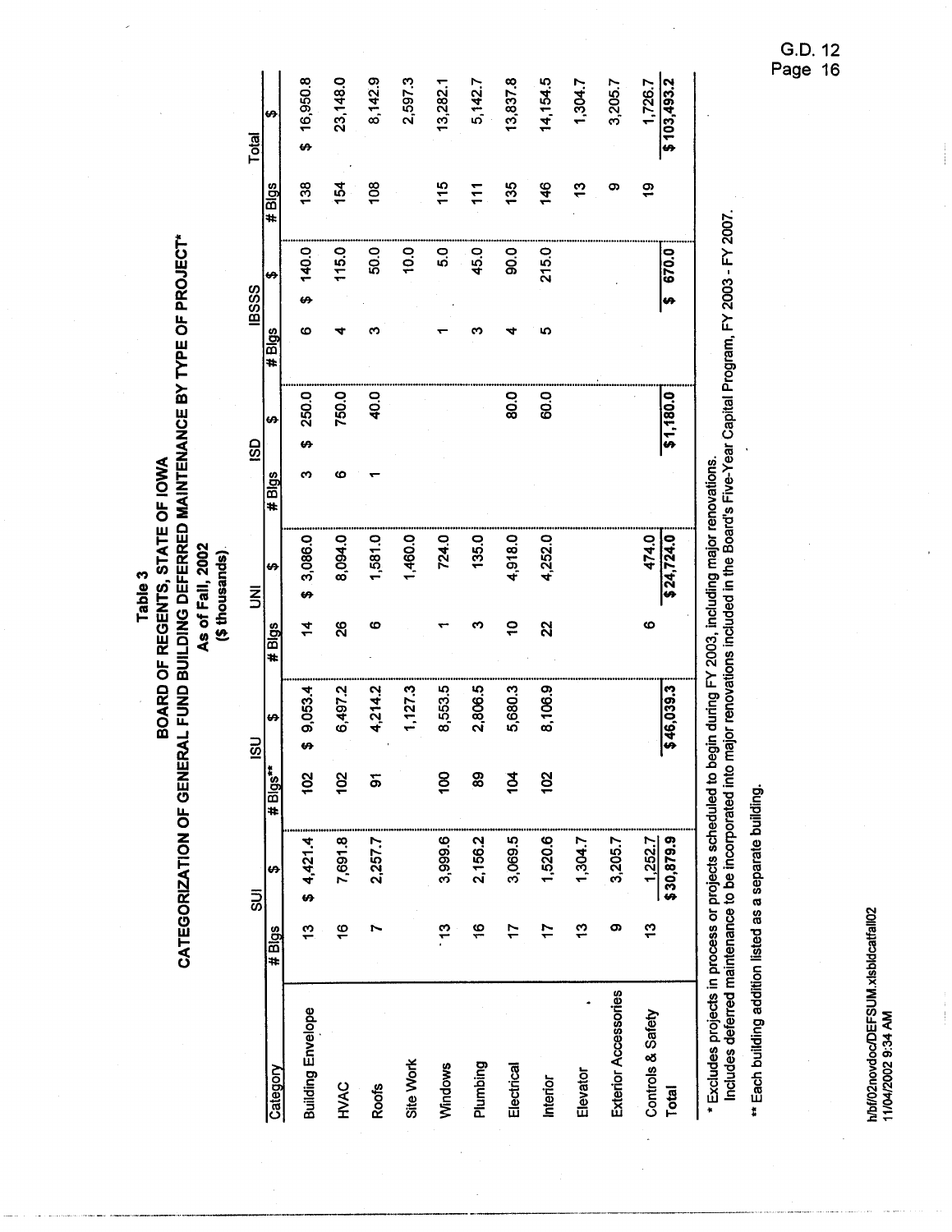## **Appendix A**

## Identification and Prioritization of Deferred Maintenance

**SUI** 

The University refines the internal building assessment being carried out on a continuing basis.

The Facilities Condition Auditing System identifies deficient conditions. develops a list of projects to eliminate the deficiencies and their associated costs, prioritizes projects based on the severity of the deficiency, and provides a database capable of storing, analyzing and updating the deferred maintenance data.

Operations and Maintenance personnel familiar with building conditions are the primary resources in the audit process: the goal is to audit approximately 200,000 gross square feet ber month.

The Facility Audit Team members visually inspect and assess each facility based on Primary Building System Categories which include building envelope, electrical systems, HVAC systems, exterior accessories, interior finishes, plumbing, and fire safety.

Deficiencies are classified by the following priorities:

- Priority 1 critical, life safety (accomplish immediately);
- Priority 2 potentially critical (accomplish in 1 year);
- Priority 3 necessary, not yet critical (accomplish in 2-5 years); and
- Priority 4 recommended

The University reports that these assessments will:

- Identify the extent and severity of the deferred maintenance backlog in the facilities being audited;
- Identify, prioritize and schedule deferred maintenance projects that  $\bullet$ take best advantage of available funds:
- Develop a long-range financial planning process to protect University facilities; and
- Maintain a continuously updated database, which reflects deferred maintenance projects as they are implemented.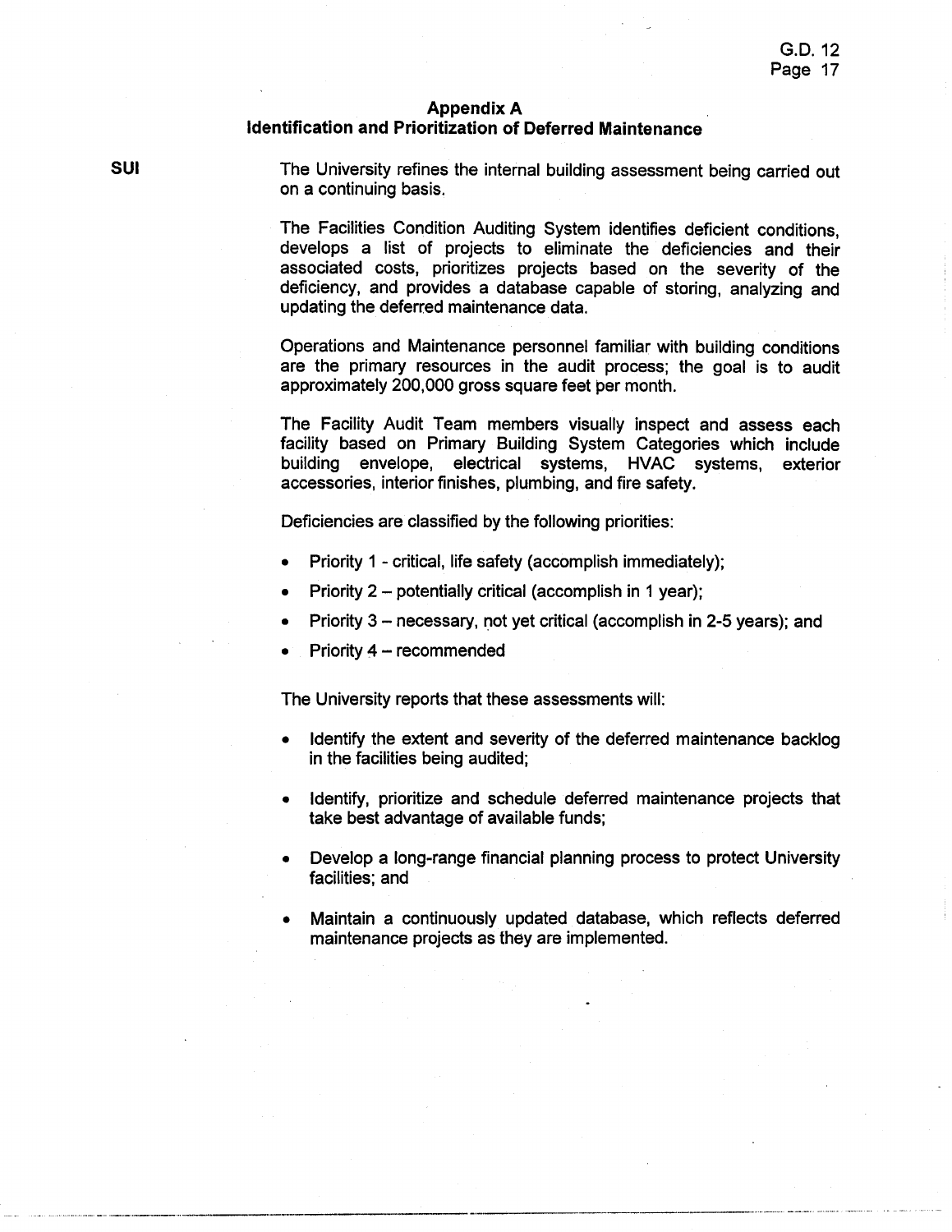The University's report is based upon a comprehensive systematic process for identifying the deferred maintenance needs of the campus buildings.

General fund buildings are assessed in eight categories: envelope, HVAC, roofs, site work, windows, plumbing, electrical and interior.

The assessment takes into account the replacement value of the building. the value of the sub-systems within the building, the age of the building and its systems, and the condition of those systems.

The area mechanic assigned to each building provides a condition assessment of each building system. This area mechanic is the same individual who performs routine operations and maintenance on building systems and equipment and is the individual best in a position to assess his/her assigned building.

Projects are prioritized by the Maintenance and Improvement Committee representing teaching, research, student affairs, business and facilities staff that meet regularly to review and prioritize projects and allocate building repair resources.

The Committee prioritizes projects by the negative impact on teaching/research/outreach, situations that significantly compromise safety, or the ability of the University to continue to provide services.

Operations and maintenance personnel focus their resources on maintenance needs utilizing a priority system that addresses safety issues first, support to educational functions second, repair of facilities and mechanical equipment where it will lengthen the useful life of assets third, and support to general facility upgrades fourth.

A committee of staff engineers, architects and operations personnel with input from Physical Plant and Facilities Planning staff, Administration and Finance division directors, Academic Affairs deans, directors and department heads. Education and Student Services division directors and Advancement division directors, reviews the working list of deferred maintenance items annually.

The committee reviews the items to determine how they may impact other needs, such as fire safety, Americans with Disabilities Act, programmatic renovations, utilities distribution, energy conservation, and consistency with the campus Master Plan.

Deferred maintenance items that can be coordinated with or show a high degree of association with other requirements and available funding sources receive top priority. Unless there is a failure, imminent failure or accelerating deterioration in an area or item, the deferred maintenance items that satisfy the most needs receive the highest priority.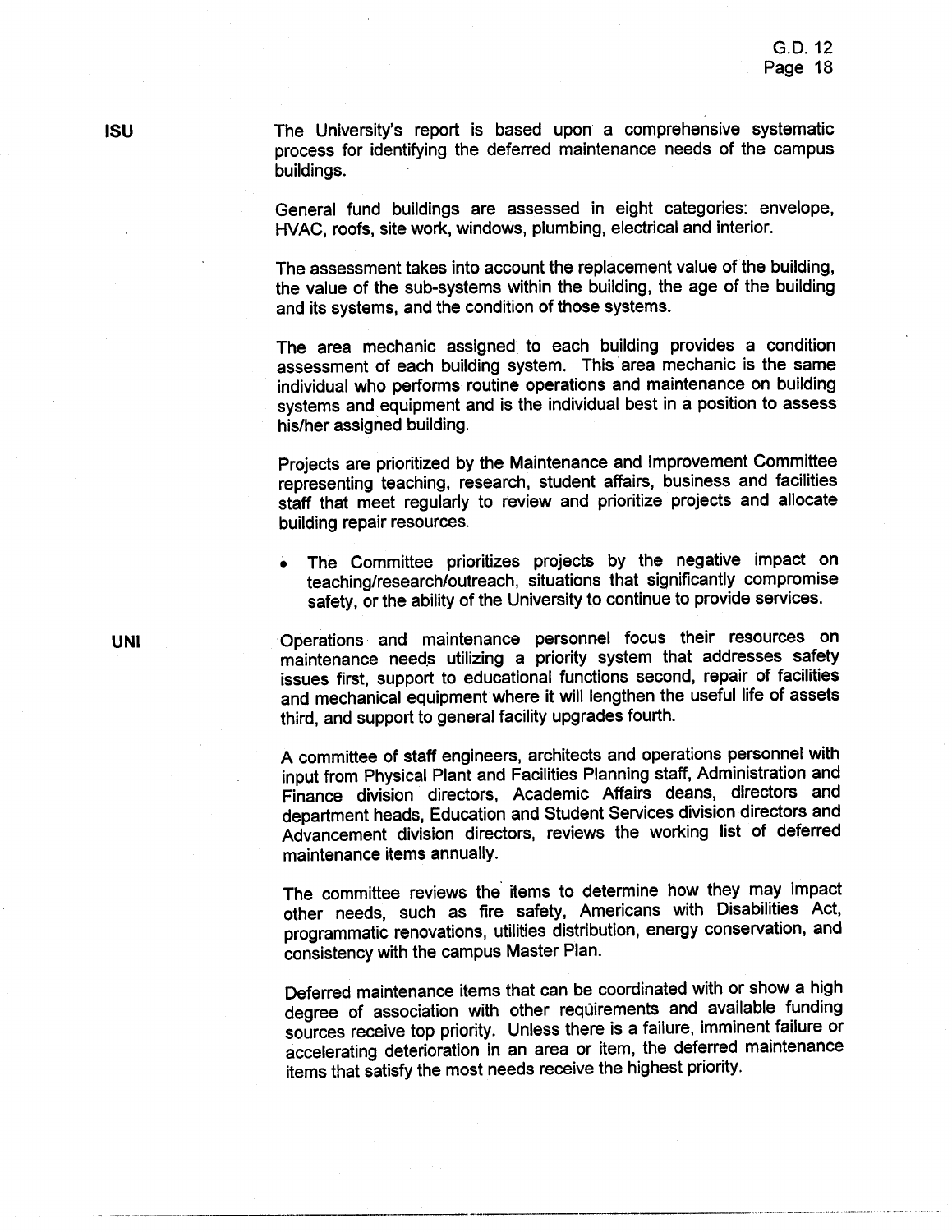# **ISD**

Any issues that deal with student safety are always dealt with first. Other deferred maintenance issues are discussed at weekly meetings.

**IBSSS** 

Deferred maintenance items are identified by noting items that need attention or replacement during ongoing inspections. If the resources to correct the items are not immediately available, they are added to the deferred maintenance list.

Highest priority is given to those projects that involve safety, have highest rates of return on investment, and those that can accelerate into much larger problems if timely, corrective action is not taken.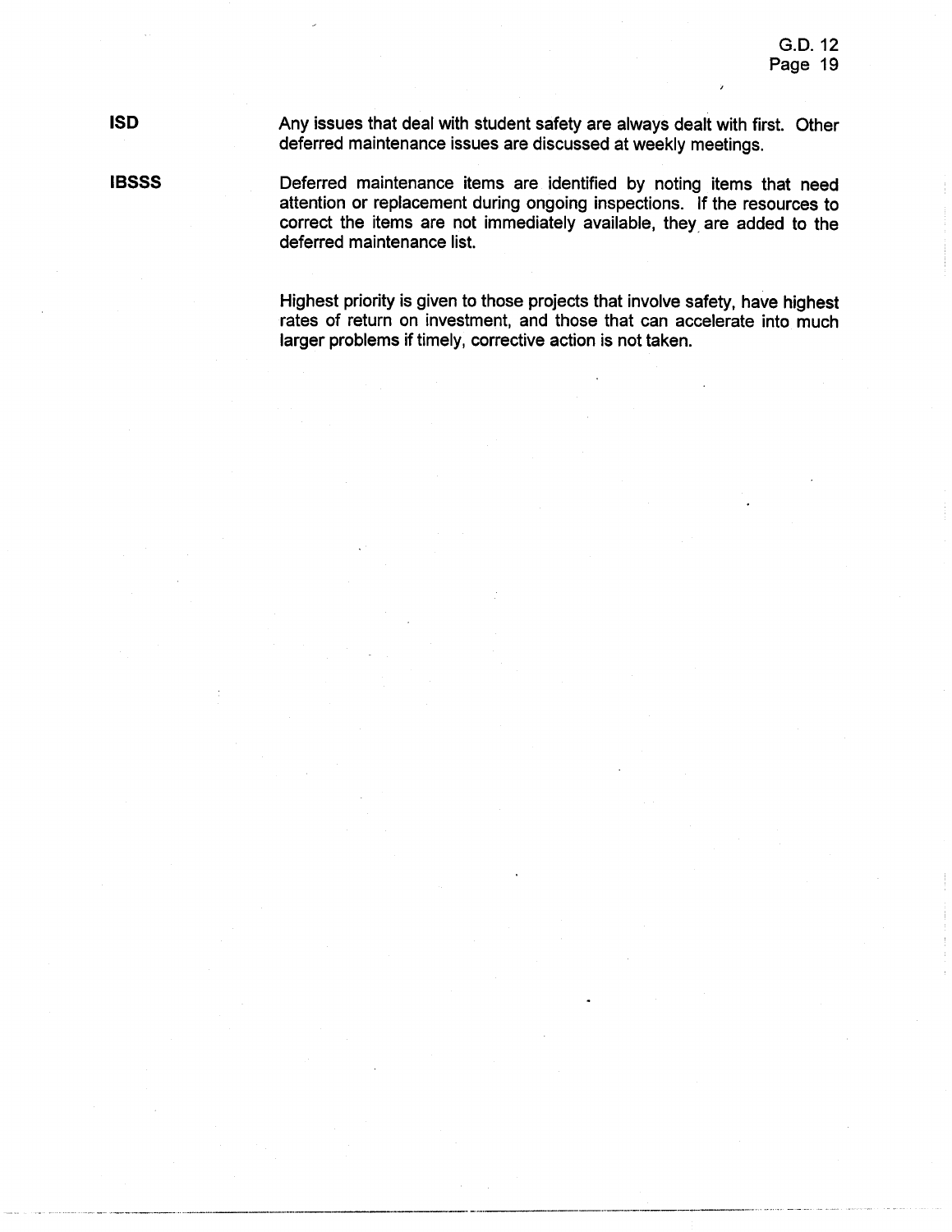## Appendix B<br>Table B University of Iowa<br>Deferred Maintenance\*

| Category                     | # Blgs | As of Fall, 2001 (FY 02)<br>\$ (000's) | # Blgs | As of Fall, 2002 (FY 03)<br>\$ (000's) | # Blgs                  | <b>Difference</b><br>\$ (000's) |
|------------------------------|--------|----------------------------------------|--------|----------------------------------------|-------------------------|---------------------------------|
| <b>Building Envelope</b>     | 13     | \$4,534.6                              | 13     | \$4,421.4                              |                         | \$<br>(113.2)                   |
| <b>HVAC</b>                  | 14     | 6,843.4                                | 16     | 7,691.8                                | $\overline{\mathbf{2}}$ | 848.4                           |
| <b>Roofs</b>                 | 9      | 1,719.8                                | 7      | 2,257.7                                | $-2$                    | 537.9                           |
| Elevator                     | 4      | 375.4                                  | 13     | 1,304.7                                | 9                       | 929.3                           |
| <b>Exterior Accessories</b>  | 7      | 670.7                                  | 9      | 3,205.7                                | $\overline{\mathbf{c}}$ | 2,535.0                         |
| <b>Windows</b>               | 14     | 5,398.8                                | 13     | 3,999.6                                | $-1$                    | (1,399.2)                       |
| Plumbing                     | 14     | 1,450.3                                | 16     | 2,156.2                                | $\mathbf{2}$            | 705.9                           |
| Electrical                   | 16     | 2,896.9                                | 17     | 3,069.5                                | 1                       | 172.6                           |
| Interior                     | 18     | 4,081.9                                | 17     | 1,520.6                                | -1                      | (2,561.3)                       |
| <b>Controls &amp; Safety</b> | 13     | 1,264.3                                | 13     | 1,252.7                                |                         | (11.6)                          |
| <b>Total</b>                 |        | \$29,236.1                             |        | \$30,879.9                             |                         | \$1,643.8                       |

\* Excludes work planned to be undertaken during identified fiscal year.<br>Includes work incorporated into major renovations included in the Board's approved Five-Year Plan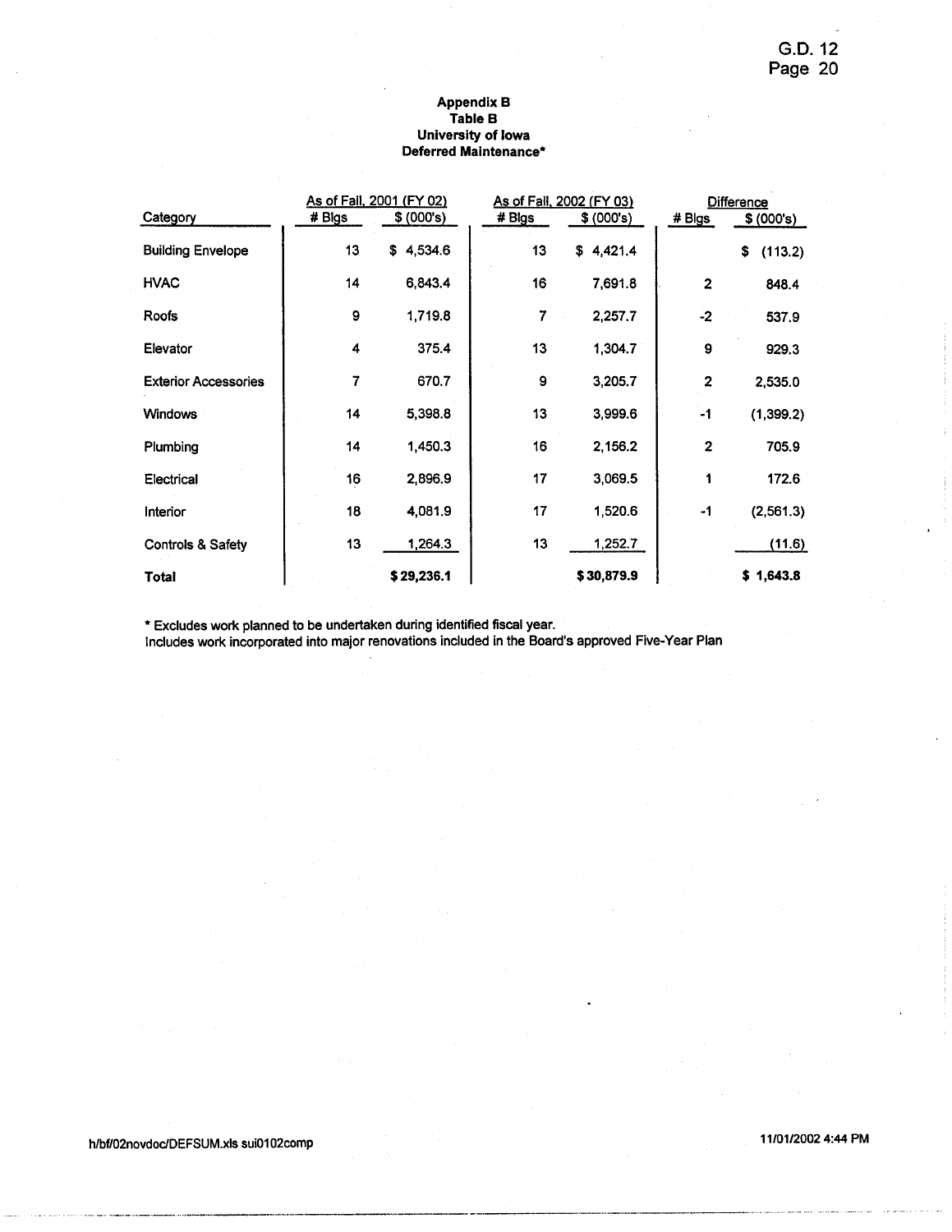### **Appendix B** Table C **lowa State University** Deferred Maintenance\*

| Category                 | # Blgs | As of Fall, 2001 (FY 02)<br>\$ (000's) | # Bigs | As of Fall, 2002 (FY 03)<br>\$ (000's) | # Blgs | <b>Difference</b><br>\$ (000's) |
|--------------------------|--------|----------------------------------------|--------|----------------------------------------|--------|---------------------------------|
| <b>Building Envelope</b> | 110    | \$8,171.3                              | 102    | \$9,053.4                              | -8     | \$<br>882.1                     |
| <b>HVAC</b>              | 104    | 7,668.0                                | 102    | 6,497.2                                | $-2$   | (1, 170.8)                      |
| Roofs                    | 96     | 6,984.3                                | 91     | 4,214.2                                | -5     | (2,770.1)                       |
| <b>Site Work</b>         | 79     | 909.1                                  | 73     | 1,127.3                                | -6     | 218.2                           |
| <b>Windows</b>           | 104    | 7,574.5                                | 100    | 8,553.5                                | -4     | 979.0                           |
| Plumbing                 | 93     | 2,692.7                                | 89     | 2,806.5                                | -4     | 113.8                           |
| Electrical               | 106    | 6,181.7                                | 104    | 5,680.3                                | $-2$   | (501.4)                         |
| Interior                 | 108    | 7,093.6                                | 102    | 8,106.9                                | -6     | 1,013.3                         |
| Controls & Safety        |        |                                        |        |                                        |        |                                 |
| Total                    |        | \$47,275.2                             |        | \$46,039.3                             |        | \$(1,235.9)                     |

\* Excludes work planned to be undertaken during identified fiscal year.

Includes work to be incorporated into renovations included in the Board approved Five-Year Capital Plan. The University counts each addition as a separate building.

l,

11/01/20024:45 PM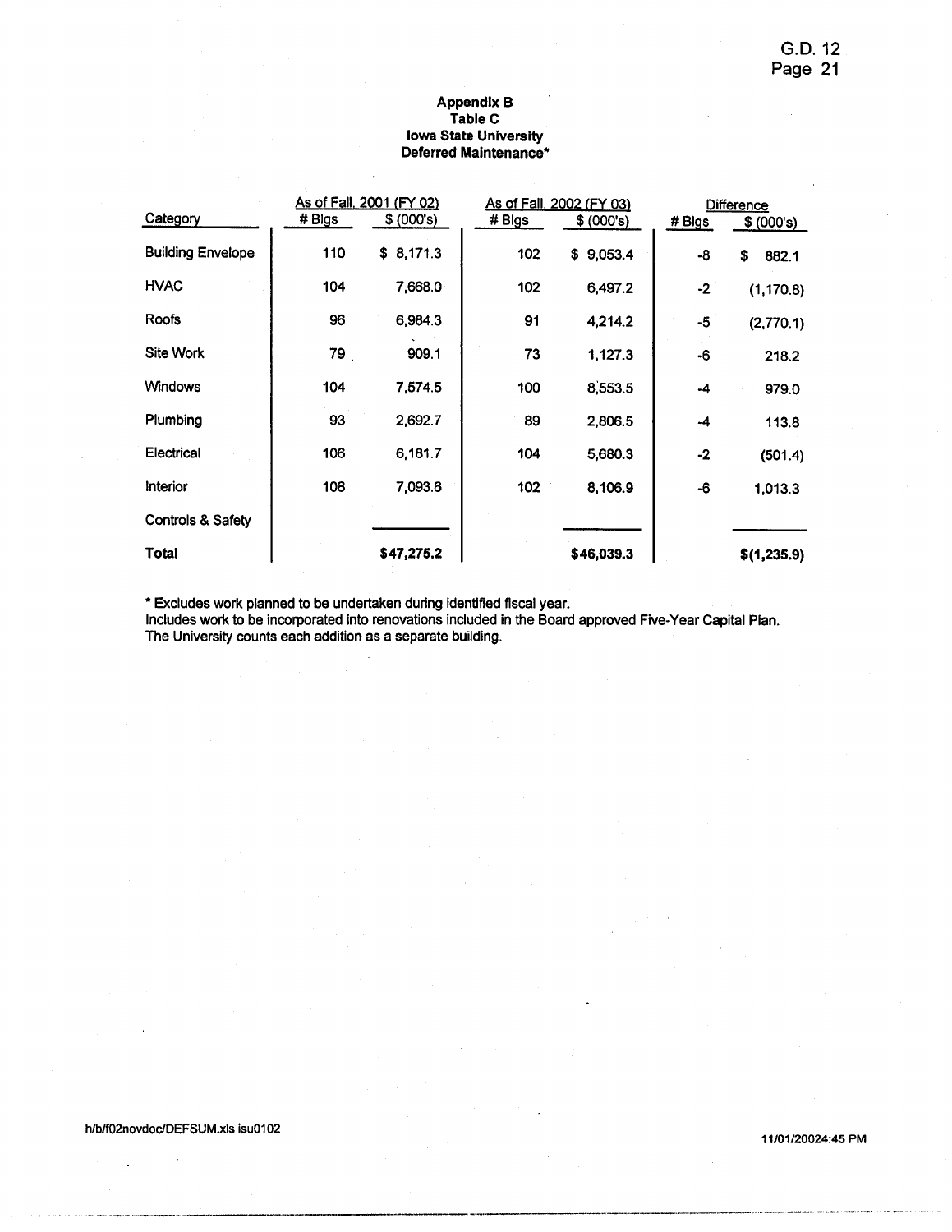## Appendix B<br>Table D University of Northern Iowa Deferred Maintenance\*

| Category                 | # Blgs         | As of Fall, 2001 (FY 02)<br>\$ (000's) | # Blgs | <u>As of Fall, 2002 (FY 03)</u><br>\$ (000's) | # Blgs | <b>Difference</b><br>\$ (000's) |
|--------------------------|----------------|----------------------------------------|--------|-----------------------------------------------|--------|---------------------------------|
| <b>Building Envelope</b> | 13             | \$2,853.1                              | 14     | \$3,086.0                                     |        | \$<br>232.9                     |
| <b>HVAC</b>              | 15             | 8,201.0                                | 26     | 8,094.0                                       | .11    | (107.0)                         |
| Roofs                    | 5              | 1,112.0                                | 6      | 1,581.0                                       | 1      | 469.0                           |
| <b>Site Work</b>         | 5              | 1,142.5                                | 10     | 1,460.0                                       | 5      | 317.5                           |
| <b>Windows</b>           | $\overline{2}$ | 1,178.0                                | 1      | 724.0                                         | -1     | (454.0)                         |
| Plumbing                 | 5              | 281.0                                  | 3      | 135.0                                         | $-2$   | (146.0)                         |
| Electrical               | 10             | 5,695.0                                | 10     | 4,918.0                                       |        | (777.0)                         |
| <b>Interior</b>          | 10             | 3,946.4                                | 22     | 4,252.0                                       | 12     | 305.6                           |
| Controls & Safety        | 4              | 462.0                                  | 6      | 474.0                                         | 2      | 12.0                            |
| <b>Total</b>             |                | \$24,871.0                             |        | \$24,724.0                                    |        | \$<br>(147.0)                   |

\* Excludes work planned to be undertaken during identified fiscal year.

Includes work incorporated into major renovations included in the Board's approved Five-Year Capital Plan, FY 2003 - FY 2007.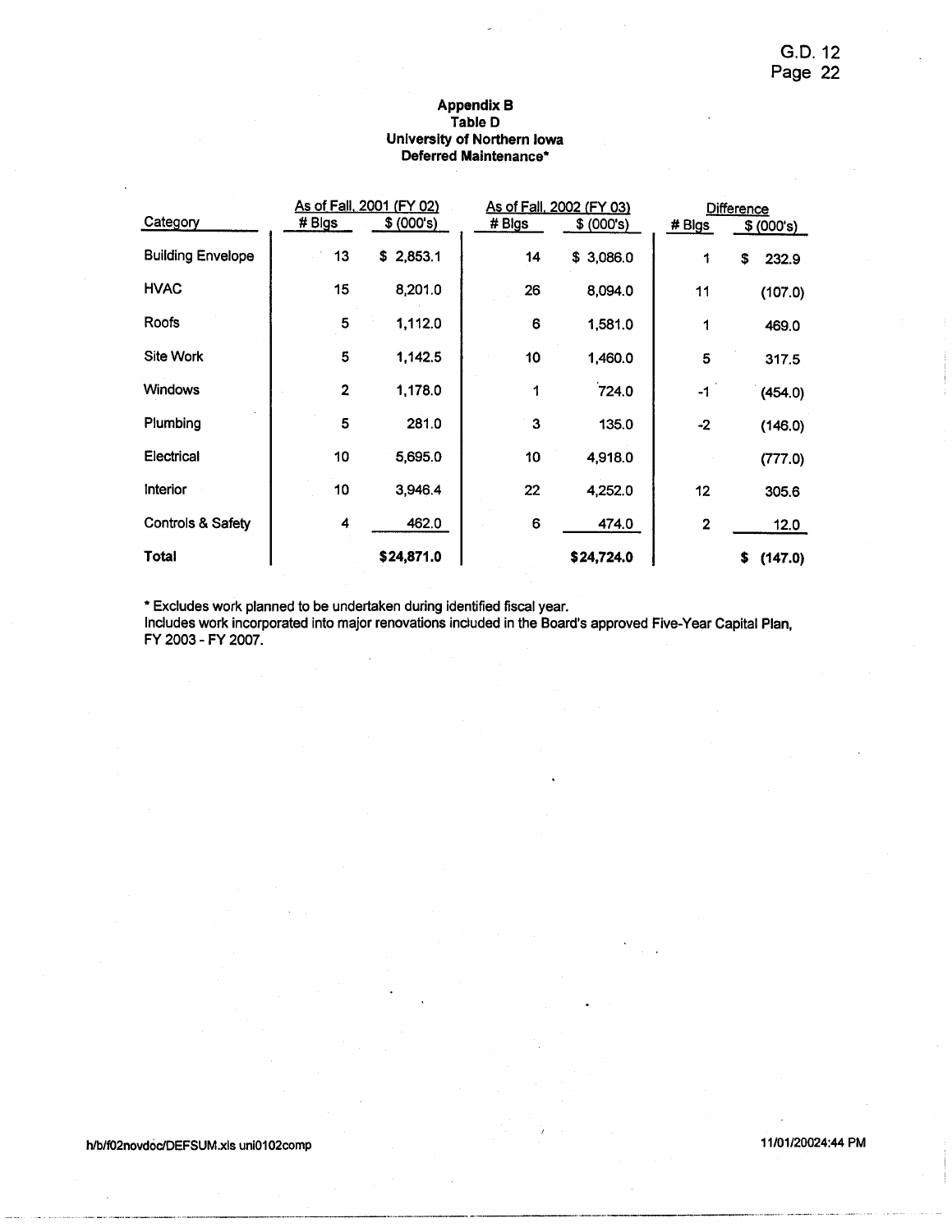## Appendix B<br>Table E lowa School for the Deaf Deferred Maintenance\*

|                              |        | As of Fall, 2001 (FY 02) |        | As of Fall, 2002 (FY 03) |        | <b>Difference</b> |        |
|------------------------------|--------|--------------------------|--------|--------------------------|--------|-------------------|--------|
| Category                     | # Bigs | \$ (000's)               | # Blgs | \$ (000's)               | # Blgs | \$ (000's)        |        |
| <b>Building Envelope</b>     | 4      | 200.0<br>\$              | 3      | 250                      | $-1$   | \$                | 50.0   |
| <b>HVAC</b>                  | 6      | 730.0                    | 6      | 750                      |        |                   | 20.0   |
| Roofs                        |        | 45.0                     | 1      | 40                       |        |                   | (5.0)  |
| Site Work / Campus           |        | 40.0                     |        |                          |        |                   | (40.0) |
| <b>Windows</b>               |        |                          |        |                          |        |                   |        |
| Plumbing                     |        |                          |        |                          |        |                   |        |
| <b>Electrical</b>            |        | 120.0                    |        | 80                       |        |                   | (40.0) |
| Interior                     | 1      | 60.0                     |        | 60                       |        |                   |        |
| <b>Controls &amp; Safety</b> |        |                          |        |                          |        |                   |        |
| Total                        |        | \$1,195.0                |        | \$1,180.0                |        | \$                | (15.0) |

\* Excludes work planned to be undertaken in identified fiscal year.

h/bf/02novdoc/DEFSUM.xls isd0102